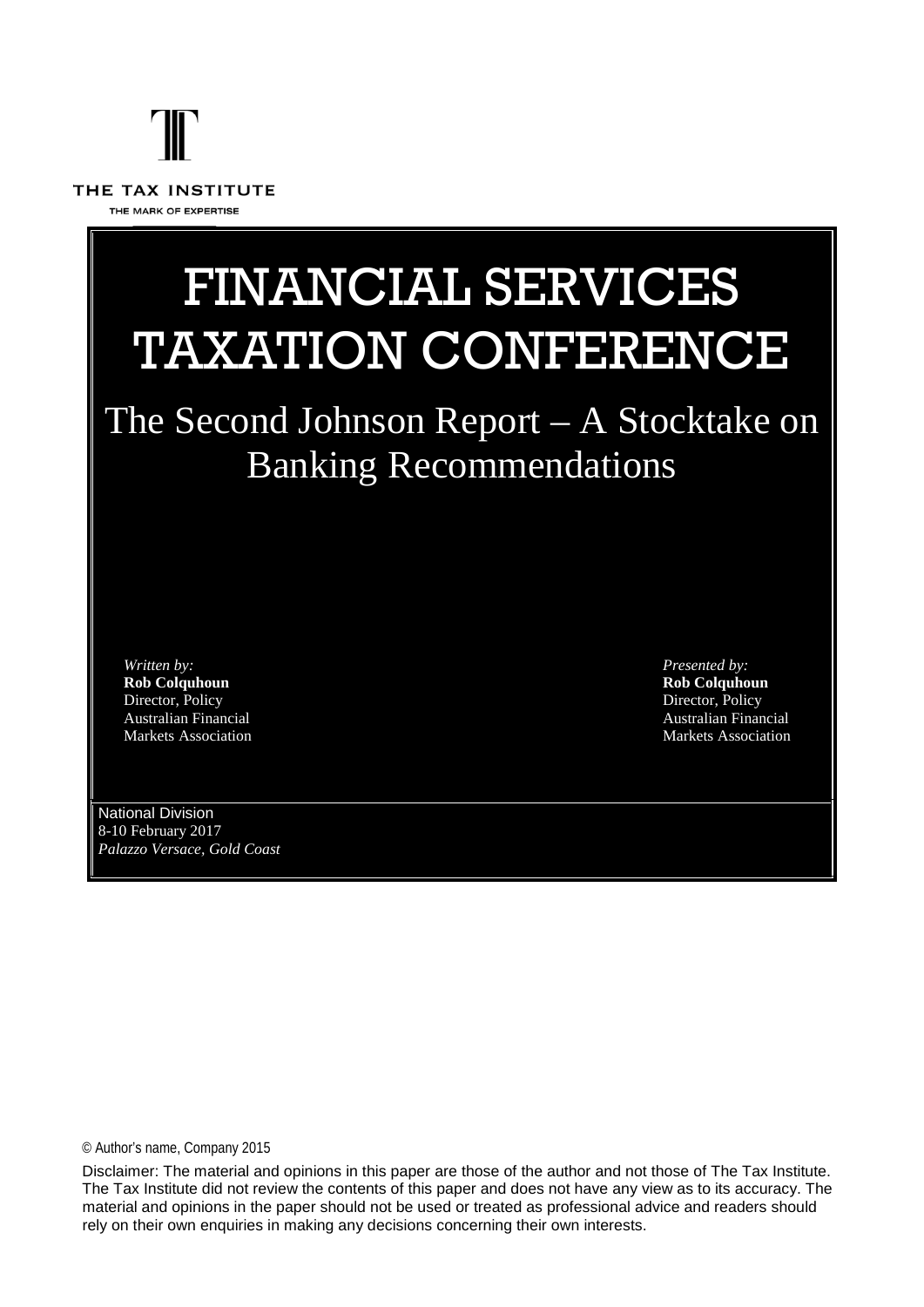#### **CONTENTS**

| 1            |       |  |  |  |  |  |
|--------------|-------|--|--|--|--|--|
| $\mathbf{2}$ |       |  |  |  |  |  |
|              | 2.1   |  |  |  |  |  |
|              | 2.2   |  |  |  |  |  |
|              | 2.3   |  |  |  |  |  |
| 3            |       |  |  |  |  |  |
|              | 3.1   |  |  |  |  |  |
|              | 3.2   |  |  |  |  |  |
| 4            |       |  |  |  |  |  |
|              | 4.1   |  |  |  |  |  |
|              | 4.1.1 |  |  |  |  |  |
|              | 4.1.2 |  |  |  |  |  |
|              | 4.1.3 |  |  |  |  |  |
|              | 4.1.4 |  |  |  |  |  |
|              | 4.2   |  |  |  |  |  |
|              | 4.2.1 |  |  |  |  |  |
|              | 4.2.2 |  |  |  |  |  |
|              | 4.2.3 |  |  |  |  |  |
|              | 4.2.4 |  |  |  |  |  |
|              | 4.3   |  |  |  |  |  |
|              | 4.3.1 |  |  |  |  |  |
|              | 4.3.2 |  |  |  |  |  |
|              | 4.3.3 |  |  |  |  |  |
|              | 4.3.4 |  |  |  |  |  |
|              | 4.4   |  |  |  |  |  |
| 5            |       |  |  |  |  |  |
|              | 5.1   |  |  |  |  |  |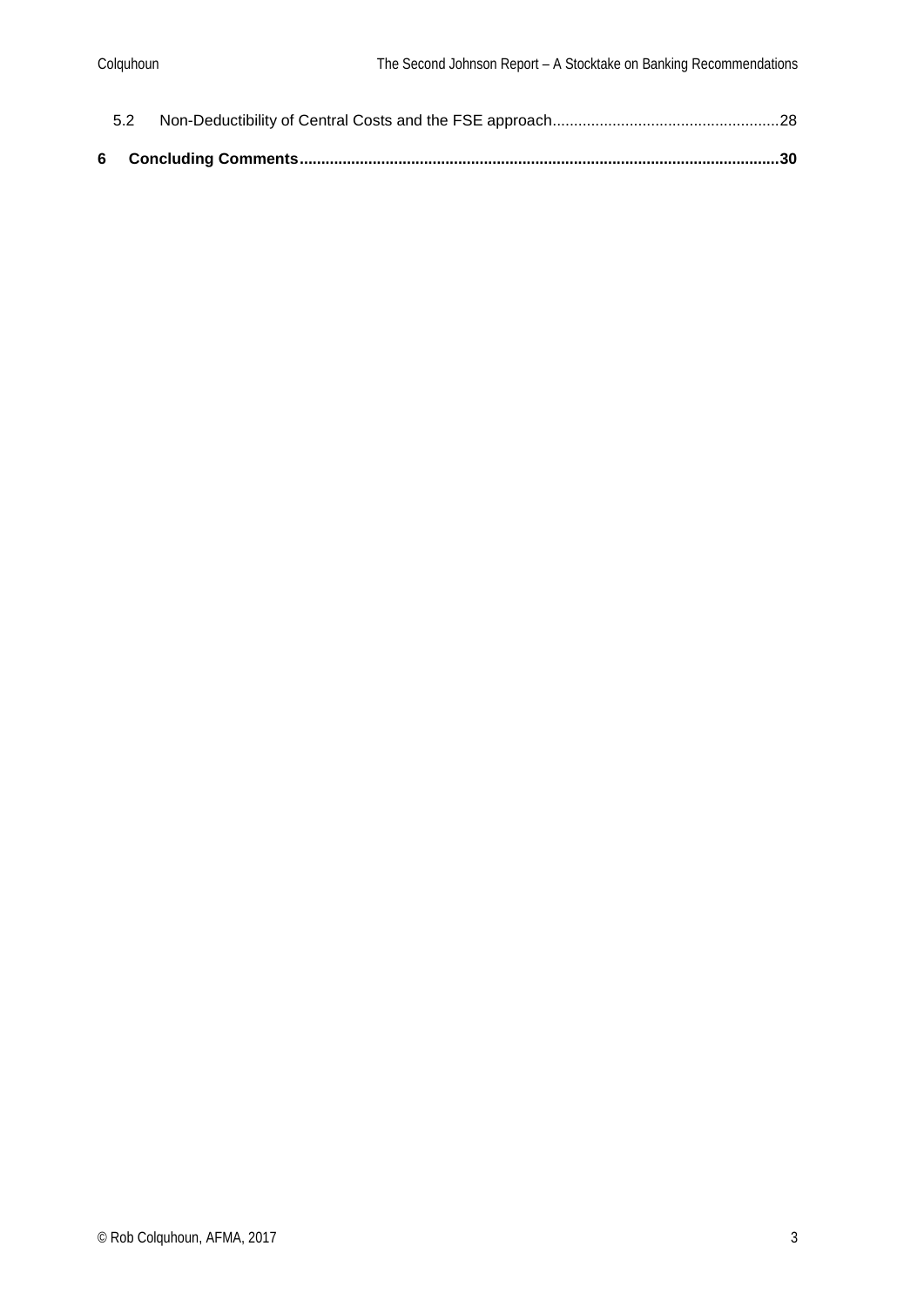## <span id="page-3-0"></span>**1 Overview**

*"I have always felt that Australia should be a bigger financial centre than it is…We have the huge advantage of a gigantic funds management industry – and that is an enormous base upon which to build. We've got strong financial and prudential regulation, and we've got some of the best banks in the world by any measure…The tax system is the biggest set of levers that the government has to incentivise business.[1](#page-3-1)"*

The Hon. Malcolm Turnbull, October 2015

In late 2016, the Financial Services Council issued a publication titled "Australia as a Financial Centre – Seven years on: The Second Johnson Report" (**the Second Johnson Report**). The catalyst for this report was to "measure how much progress has been made on [the Johnson Report] recommendations, with a focus on funds management (and)...highlights the barriers which remain and catalogues new barriers which have emerged or become apparent since the report was issued.<sup>[2](#page-3-2)"</sup>

In relation to the recommendations that the Second Johnson Report reviewed, some progress was noted: the Investment Manager Regime has been fully legislated in all its tranches, there is progress on broadening the range of collective investment vehicles available in Australia and also on the Asia Regional Funds Passport, in relation to which Australia is a founding signatory. While additional barriers have arisen in the intervening seven years, from a holistic perspective the assessment of the progress of the Johnson Recommendations in relation to funds management is relatively positive. In the words of Mark Johnson, in the introduction to the Second Johnson Report:

"The Report outlined an interrelated package of proposals designed to achieve [exporting of funds management]: the Asia Regional Funds Passport, a new range of collective investment vehicles and an Investment Manager Regime. Pleasingly, these recommendations have been progressed through the efforts of the Federal Government, Treasury, the Australian Securities and Investments Commission and the Australian Taxation Office.[3](#page-3-3)"

There were a significant number of taxation-specific Johnson Recommendations that were driven by motivations beyond funds management and the export of Australia's financial services capability, such as lowering the cost of capital for Australian businesses, enhancing domestic banking competition and making Australia as an attractive location for undertaking global transactions. Unfortunately, for these recommendations, the progress report is less glowing.

The basis of this paper is to focus on those Johnson Report recommendations outside the funds management sphere and to highlight, as per the Second Johnson Report, those barriers that have arisen in the intervening period that impact on the global attractiveness of Australian financial markets and participants. The paper broadly concludes that implementation of these recommendations remains outstanding, and in relation to which Government commitment is, at best, unclear. In addition, the paper notes the abandonment of structural initiatives put in place as a result of the Johnson Report, specifically

<span id="page-3-1"></span><sup>1</sup> "Turnbull backs Australia as a financial hub," InvestorDaily, 8 October 2015

<span id="page-3-2"></span><sup>2</sup> Financial Services Council, Australia as a Financial Centre – Seven years on: The Second Johnson Report", p3

<span id="page-3-3"></span><sup>3</sup> Financial Services Council, Australia as a Financial Centre – Seven years on: The Second Johnson Report", p2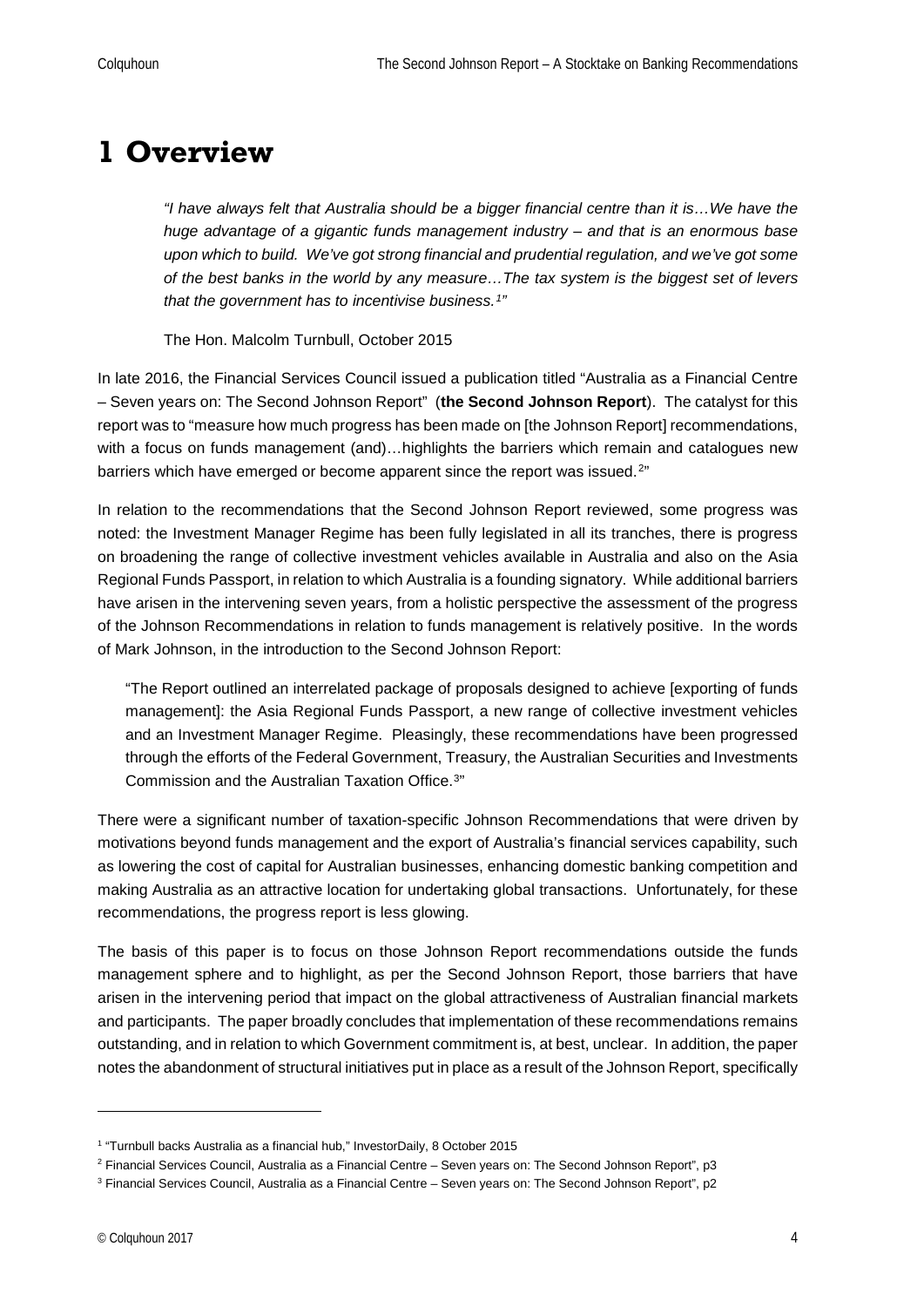the Financial Centre Taskforce, hindering the ability of Australia's financial services industry and its participants to engage with the Government to ensure policy settings most conducive to the promotion of Australia as a financial centre.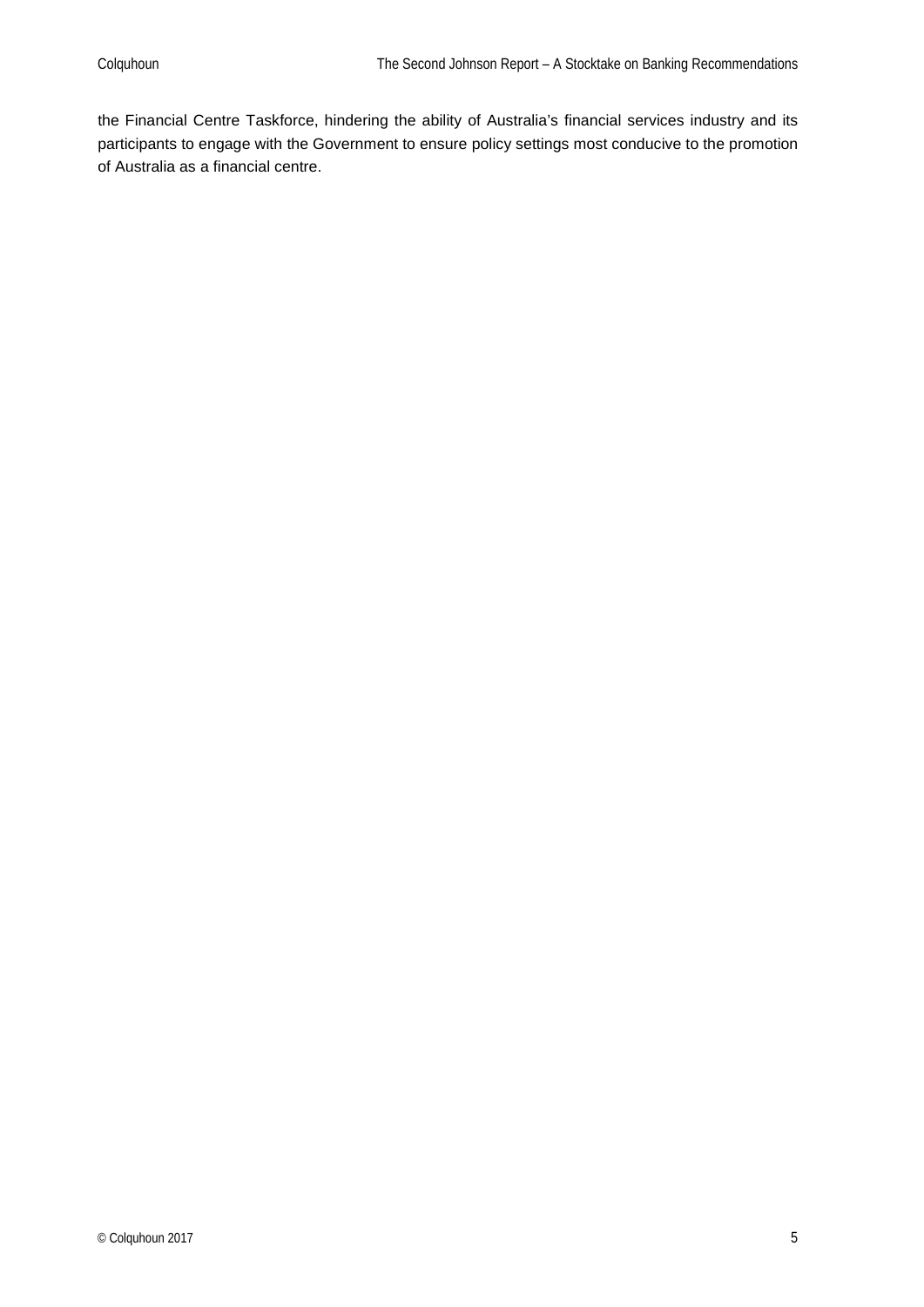## <span id="page-5-0"></span>**2 The Johnson Report**

## <span id="page-5-1"></span>2.1 Background to the Johnson Report

In 2008, the then Minister for Financial Services, the Hon. Chris Bowen, commissioned the Australian Financial Centre Forum (**AFCF**), with the objective being to ensure "that Australia's policy settings allowed the financial sector to take full advantage of business opportunities in the region.<sup>[4](#page-5-3)"</sup> In establishing the AFCF, the Government noted that the "initiative is seeking to capitalise on Australia's competitive advantages in the financial sector and exploit opportunities in the region to increase crossborder trade and investment in financial services. The end goal is to enhance the sector's contribution to domestic economic growth.[5](#page-5-4)"

Twelve months later, in November 2009, the AFCF delivered its report officially titled "Australia as a Financial Centre: Building on our Strengths" but now universally referred to as **the Johnson Report**. The Johnson Report is a substantial review of the Australian financial sector and handed down a suite of recommendations that had as their aim to "substantially boost our trade in financial services and further improve the competitiveness and efficiency of our financial sector.<sup>[6](#page-5-5)"</sup>

The potential benefits arising from the Johnson recommendations to Australian households, business and workforce would be twofold: lower costs and fees arising from the removal of barriers to offshore markets and enhanced job opportunities from the bolstering of Australia's financial services export capability. These recommendations touched on the themes of taxation, regulation and regulatory supervision and promotion of Australia as a financial centre.

### <span id="page-5-2"></span>2.2 The Johnson Framework

Before considering the specific Johnson Report recommendations in detail, it is appropriate to reflect on the framework that the AFCF envisaged being applied to the implementation of the recommendations.

At the time of the formation of the AFCF, there was an articulated vision statement to promote an Australian financial sector which "exhibits the lowest possible barriers to entry consistent with the maintenance of financial stability and integrity, so as to encourage new entrants and foster price competition and innovation.<sup>[7](#page-5-6)</sup>" The recommendations are to remove barriers and impediments to competitiveness, efficiency and liquidity and allow the financial sector to rely on its skills, experience and reputation to encourage participants to conduct business in Australia.

Secondly, the AFCF noted that "the recommendations need to be seen as a package, designed to remove obstacles to Australian based companies engaging in more cross-border business and also to

<span id="page-5-3"></span><sup>4</sup> Australian Financial Centre Forum, *Australia as a Financial Centre: Building on our Strengths,* November 2009, p5

<span id="page-5-4"></span><sup>5</sup> "About the AFCF" - http://afcf.treasury.gov.au/content/default.asp

<span id="page-5-5"></span><sup>&</sup>lt;sup>6</sup> Australian Financial Centre Forum, Australia as a Financial Centre: Building on our Strengths, November 2009, p1

<span id="page-5-6"></span><sup>7</sup> Australian Financial Centre Forum, *Australia as a Financial Centre: Building on our Strengths,* November 2009, p88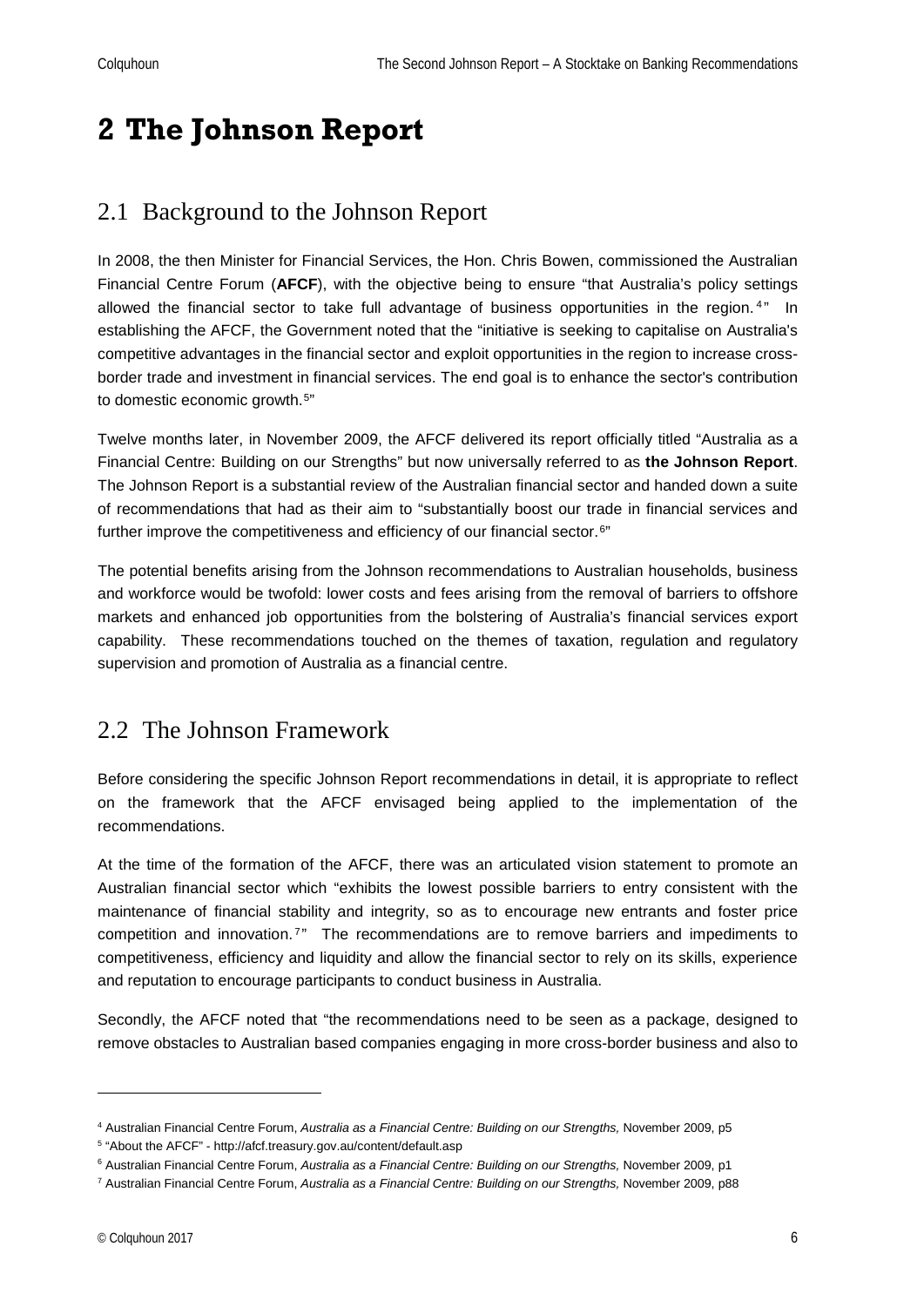offshore companies and investors conducting more business in and through Australia.<sup>[8"](#page-6-1)</sup> It should not be the case that the recommendations are viewed individually and only a select few are progressed (as was the case with the Henry Tax Review), given the holistic nature of the recommendations made in the Johnson Report. The requirement of the AFCF for the recommendations to be viewed as a package makes it incumbent on Governments to inform stakeholders as to their commitment to the recommendations, particularly given the long-term nature of some recommendations.

Lastly, given the effluxion of time between the issuance of the Johnson Report and now, it is no longer sufficient for Government's merely to implement the specific Johnson recommendations so as to enhance Australia's role as a financial centre. The world has moved on with new barriers emerging, as the Second Johnson Report and this paper highlight, and any Government that is truly committed to Australia as a financial centre will need to ensure that initiatives to promote Australia's role are fit for purpose based on current settings and barriers, not those that were prevalent in 2009. In this regard, the dismantling of the structures put in place by the Johnson Report to ensure connectivity between industry and government is particularly alarming.

## <span id="page-6-0"></span>2.3 Political Response

In order to appropriately provide a stock-take on the progress of the recommendations of the Johnson Report, it is worthwhile to consider the political context within which the Johnson Report was received and the apparent impetus for implementation of the recommendations from both sides of Government.

There is, at least publicly, bipartisan support for the Johnson Report and the recommendations contained therein. In early 2010, Minister Bowen issued a Media Release that welcomed the report, before providing a formal response to each of the recommendations in the 2010/11 Federal Budget, handed down in May 2010, where each recommendation was supported, either in principle or directly. The only caveat was that the recommendation to abolish the LIBOR Cap was to be the subject of further review; however as is set out in detail below, this review has been conducted and was supportive of the Johnson Recommendation. Hence, the former Labor Government that commissioned the Johnson Report was unanimous in its support of not only the report but each of the recommendations contained therein.

The 2013 Federal Election saw a change of Government, but not one that saw a change to support for the Johnson Report and its recommendations. That is, notwithstanding that the Johnson Report was commissioned by Labor, the Coalition has also stated its support for the Report and its recommendations. This was shown by the Coalition's pre-2013 election material, which stated that the Coalition would "give priority to the recommendations of the Johnson Report into Australia as a financial centre.[9"](#page-6-2)

Given the apparent bipartisan support for the Johnson Report and its recommendations, it would be reasonable to expect that implementation of the recommendations may have been given some priority in the intervening period, particularly in respect of the recommended framework to promote Australia as a financial centre and to ensure Australia's policy settings remain current. Such bipartisanship is the

<span id="page-6-1"></span><sup>&</sup>lt;sup>8</sup> Australian Financial Centre Forum, Australia as a Financial Centre: Building on our Strengths, November 2009, p109

<span id="page-6-2"></span><sup>9</sup> "Our Plan: Real Solutions for All Australians," p30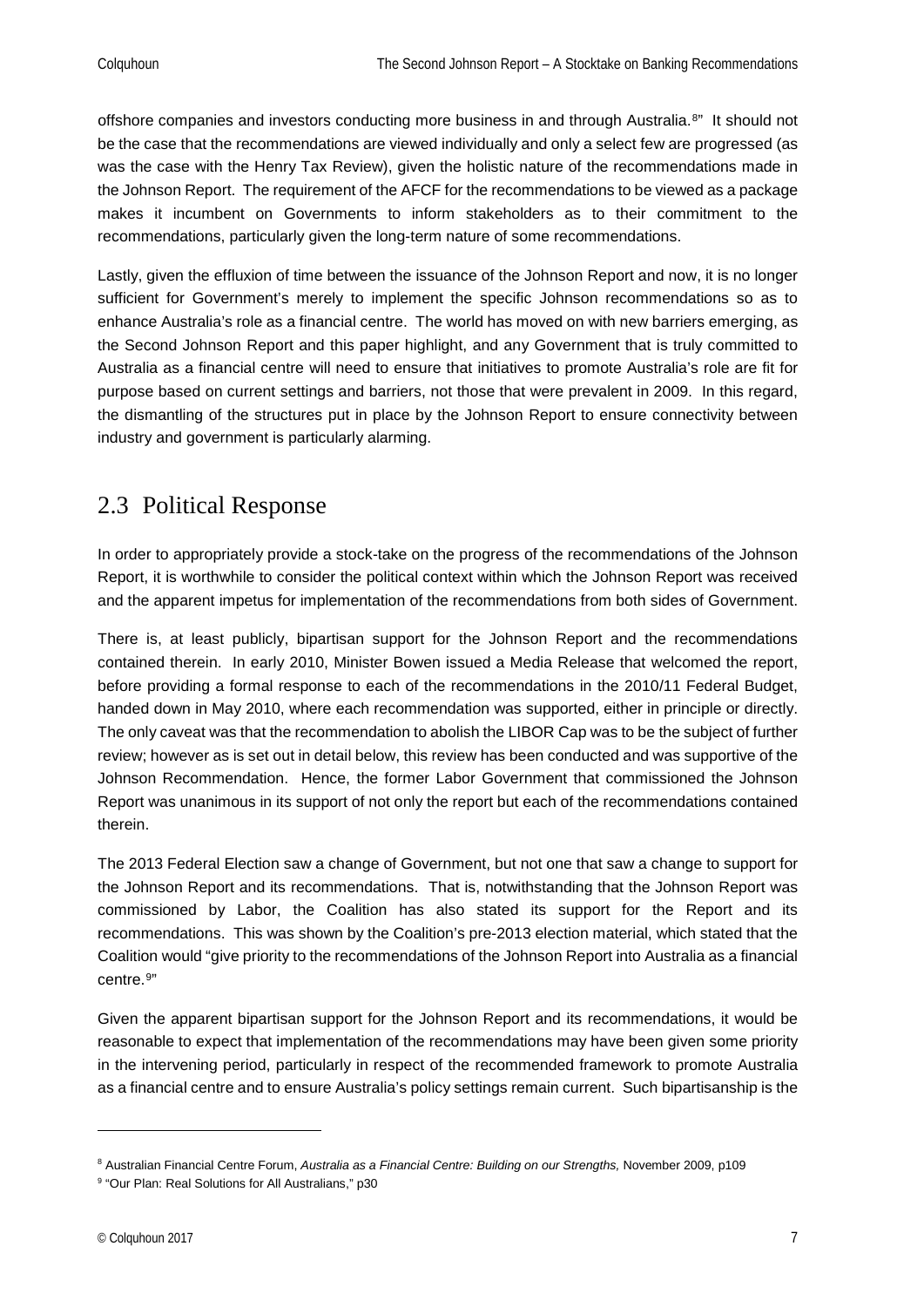appropriate prism through which to assess the performance of both sides of government in the implementation of the Johnson recommendations.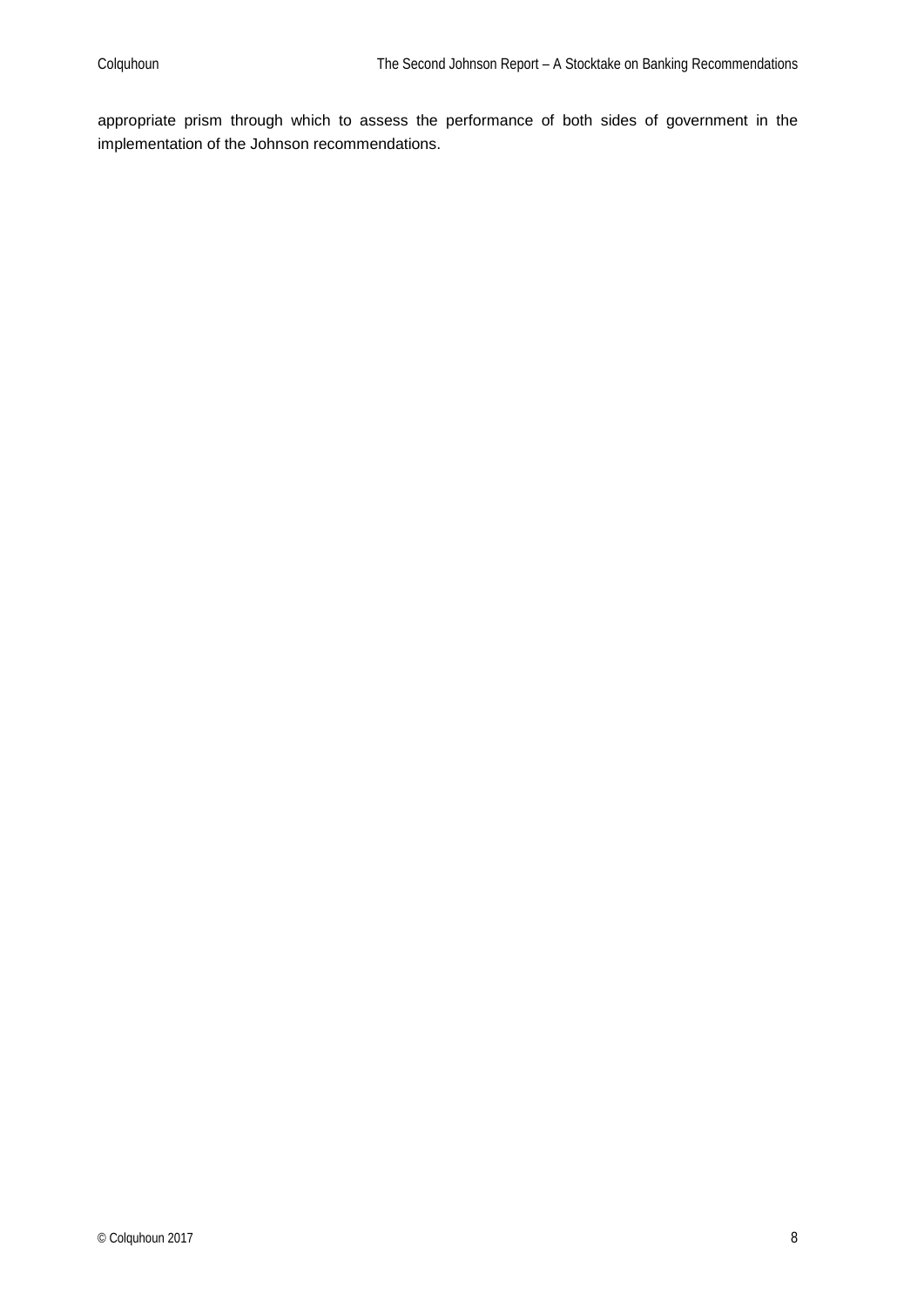## <span id="page-8-0"></span>**3 Current Circumstances**

## <span id="page-8-1"></span>3.1 Contribution of the Financial Services Sector

Given the broad objectives of the initiatives recommended in the Johnson Report, namely to boost the domestic financial sector and to lower the cost and enhance the accessibility of financial products and capital, it is useful to consider the contribution of the financial services sector to Australian GDP in the period since the Johnson Report. The Johnson Report noted that "Australia's financial sector is an important contributor to national output, employment, economic growth and development. The sector accounts directly for around 7.5 per cent of GDP, and employs directly around 390,000 people, or 3.6 per cent of total employment.[10](#page-8-2)" In the intervening seven years, the relative contribution of the sector has increased: in 2016 Treasury noted that the contribution of the sector to Australia's GDP is \$140 billion annually, or 9% of GDP, with direct employment up to 450,000<sup>[11](#page-8-3)</sup>.

In looking at the sector's direct contribution to the Australian economy, it is worthwhile reflecting on the comments in the Johnson Report that:

"the financial sector's contribution to economic growth and output is much more important than these measures suggest. The financial sector is at the core of the economic system, providing a range of services which are necessary for other domestic and trade related industries to function efficiently and enabling consumers to effectively manage their consumption-savings requirements over time. While economic growth tends to induce accompanying financial sector growth, empirical research demonstrates a well-established causal link from financial sector development to economic growth.[12](#page-8-4)"

This statement is consistent with AFMA's own empirical research. In a 2016 submission to the Productivity Commission's Five Year Productivity Review, AFMA noted that "(t)he financial sector...contributes directly to productivity growth through its own share of output and indirectly through its contribution to the efficiency of the capital stock and social value of the information produced by financial markets." Further, measures that are "benefiting the financial sector are likely to yield broader economic gains given the centrality of financial services to the efficient allocation of capital that in turn determines the productivity of investment.<sup>[13](#page-8-5)"</sup>

The contraction in the Australian economy in the third quarter of 2016 is a timely reminder for the Government to consider initiatives that support not only Australia's largest contributor to GDP but also are likely to yield broader economic gains and boost productivity growth, particularly through enhancing access to offshore capital and reducing the cost of capital for Australian business.

<span id="page-8-2"></span><sup>&</sup>lt;sup>10</sup> Australian Financial Centre Forum, Australia as a Financial Centre: Building on our Strengths, November 2009, p5 <sup>11</sup> The Treasury "Backing Australian FinTech" July 2016.

<span id="page-8-4"></span><span id="page-8-3"></span><sup>&</sup>lt;sup>12</sup> Australian Financial Centre Forum, Australia as a Financial Centre: Building on our Strengths, November 2009, p5

<span id="page-8-5"></span><sup>&</sup>lt;sup>13</sup> AFMA "Increasing Australia's Future Prosperity: Submission to Five Year Productivity Review," 2016, p28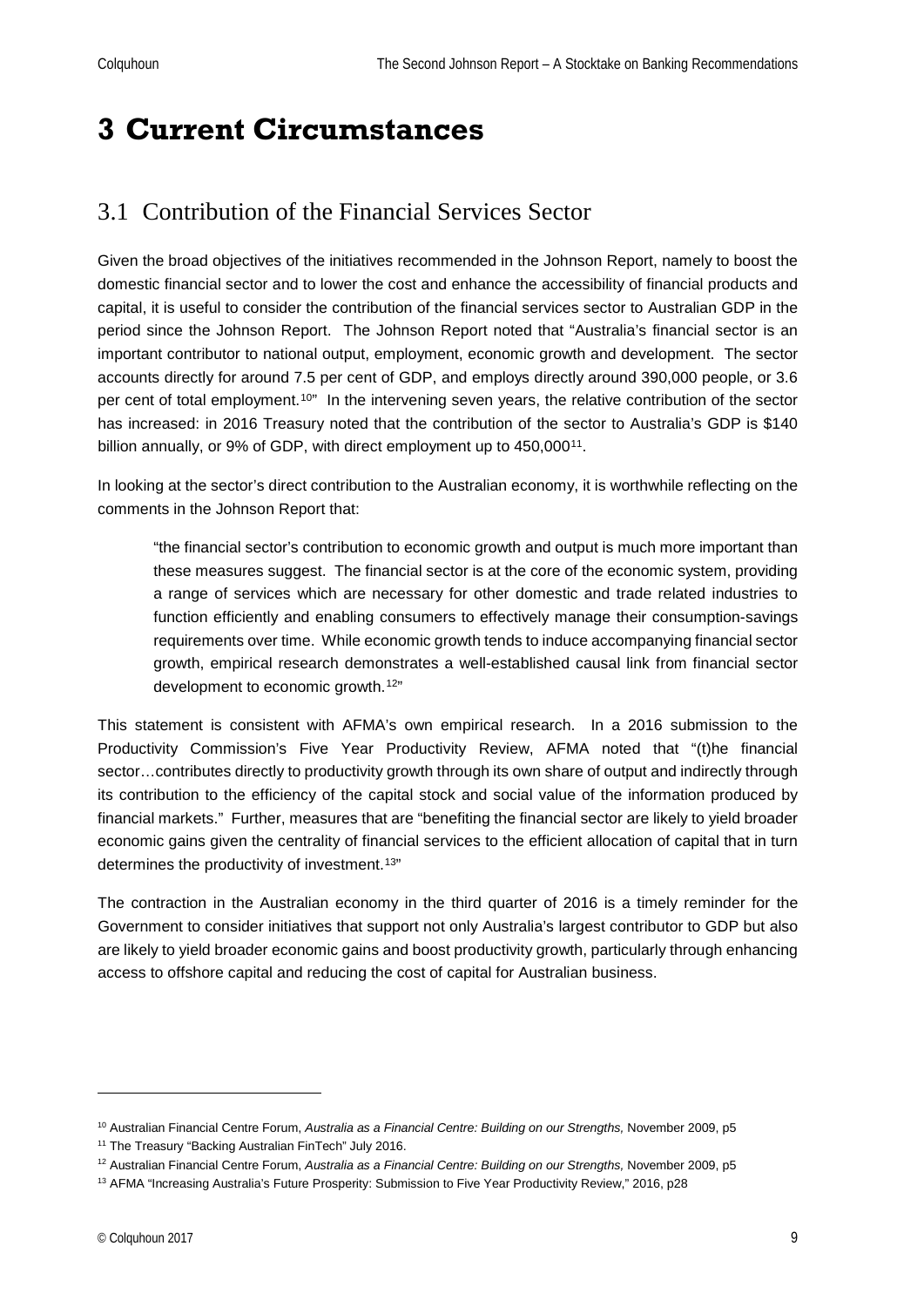## <span id="page-9-0"></span>3.2 Relative Performance of Australia's Financial Centres

Australia is unlike many other jurisdictions that promote themselves as a centre for financial activity, insofar as it has two distinct centres in which to conduct such activity: Sydney and Melbourne. This can be contrasted with Singapore, Hong Kong and even London, where there is a concentration of the financial activity within one centre. Indeed, as noted in a recent CIFR Research Paper, there is a positive correlation between the concentration of financial activity in one centre to the ability to attract financial activity.[14](#page-9-1) That being said, for the purpose of evaluating Australia's relative performance, it is appropriate to focus on the relative performance of Sydney.

The most objective measure of the performance of financial centres is the Global Financial Centres Index (**GFCI**), which has a ranking of the competitiveness of financial centres based on a combination of questionnaire responses and other indices for instrumental factors such as business environment, financial sector development, infrastructure, human capital and reputation, with the indices being sourced from organisations such as the World Bank and the OECD. The GFCI is published twice annually, having been first published in 2007 and the ranking and rating for Sydney in each of the GFCI publications is set out below:

| <b>GFCI Number</b> | <b>Month/Year</b> | <b>Sydney Ranking</b> | Rating |
|--------------------|-------------------|-----------------------|--------|
| $\mathbf{1}$       | March 2007        | $\overline{7}$        | 639    |
| $\overline{2}$     | September 2007    | 9                     | 636    |
| $\overline{3}$     | March 2008        | 10                    | 630    |
| 4                  | September 2008    | 10                    | 621    |
| $\overline{5}$     | March 2009        | 16                    | 610    |
| 6                  | September 2009    | 11                    | 651    |
| $\overline{7}$     | March 2010        | $=9$                  | 670    |
| $\overline{8}$     | September 2010    | 10                    | 660    |
| $\overline{9}$     | March 2011        | $=10$                 | 658    |
| $\overline{10}$    | September 2011    | $\overline{15}$       | 669    |
| 11                 | March 2012        | 16                    | 674    |
| $\overline{12}$    | September 2012    | $\overline{15}$       | 670    |
| 13                 | <b>March 2013</b> | 19                    | 686    |

#### **Table 1 – Sydney GFCI Ranking & Rating**

<span id="page-9-1"></span><sup>&</sup>lt;sup>14</sup> Wojcik, Knight & Pazitka, "What turns cities into international financial centres?" Centre for International Finance and Regulation, November 2015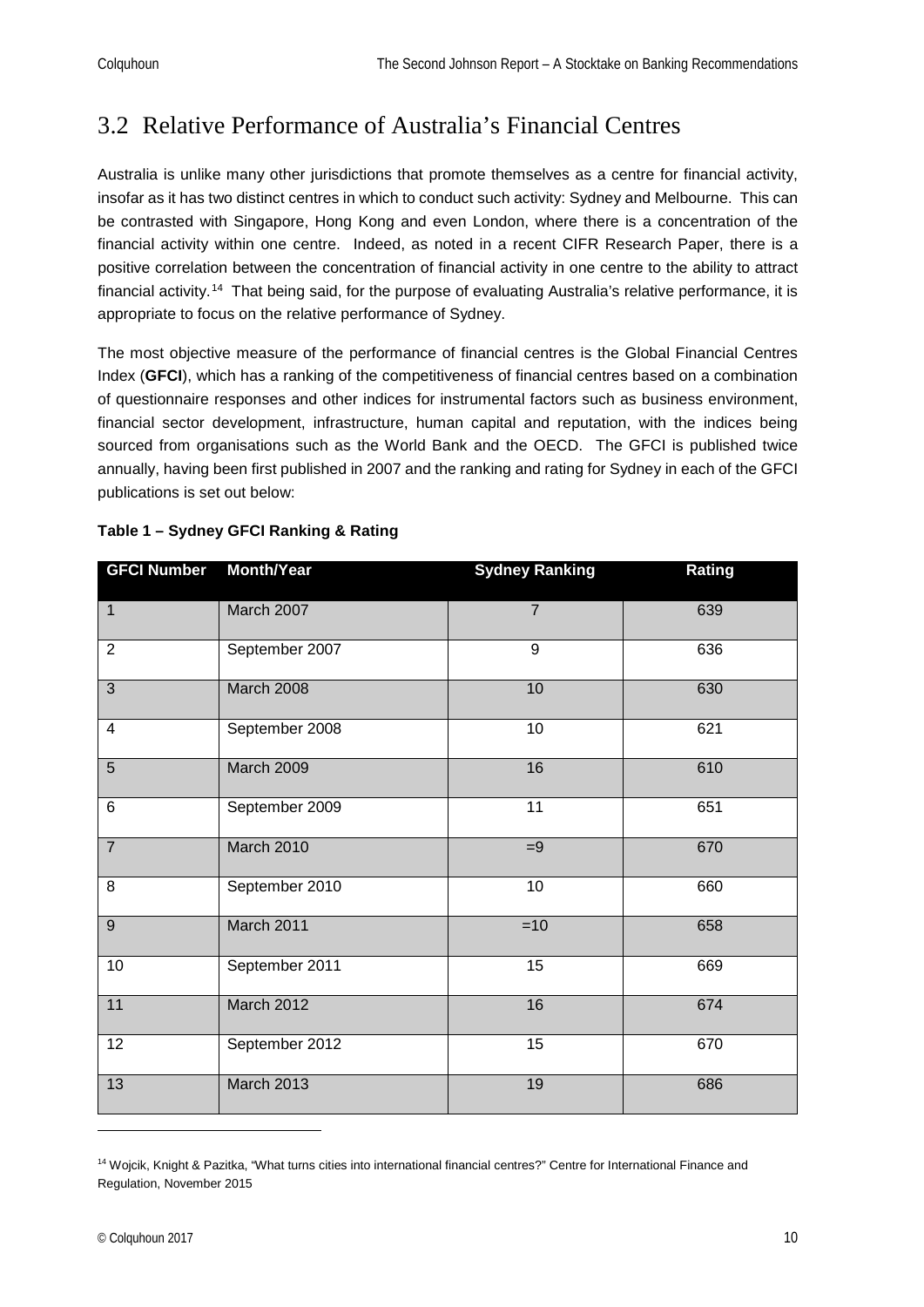| 14 | September 2013    | 15 | 692 |
|----|-------------------|----|-----|
| 15 | March 2014        | 23 | 690 |
| 16 | September 2014    | 23 | 682 |
| 17 | <b>March 2015</b> | 21 | 690 |
| 18 | September 2015    | 15 | 705 |
| 19 | March 2016        | 17 | 692 |
| 20 | September 2016    | 11 | 712 |

**Chart 1 – Sydney GFCI Ranking**



These rankings demonstrate that while Sydney occupies a similar global ranking to that at the time of the Johnson Report, there was a significant lowering of the ranking in the intervening period. This was notwithstanding that the actual rating exhibiting a generally upward trend over the nine year period. This shows that while Sydney's relative competitiveness as a financial centre fell merely through a lack of action, as other centres, particularly Shanghai and Seoul, more proactively pursued policies that promoted financial centre activity.

This may be demonstrated through plotting the rating of Sydney as a financial centre against other regional centres.

#### **Chart 2 – Sydney GFCI Ranking in Asia**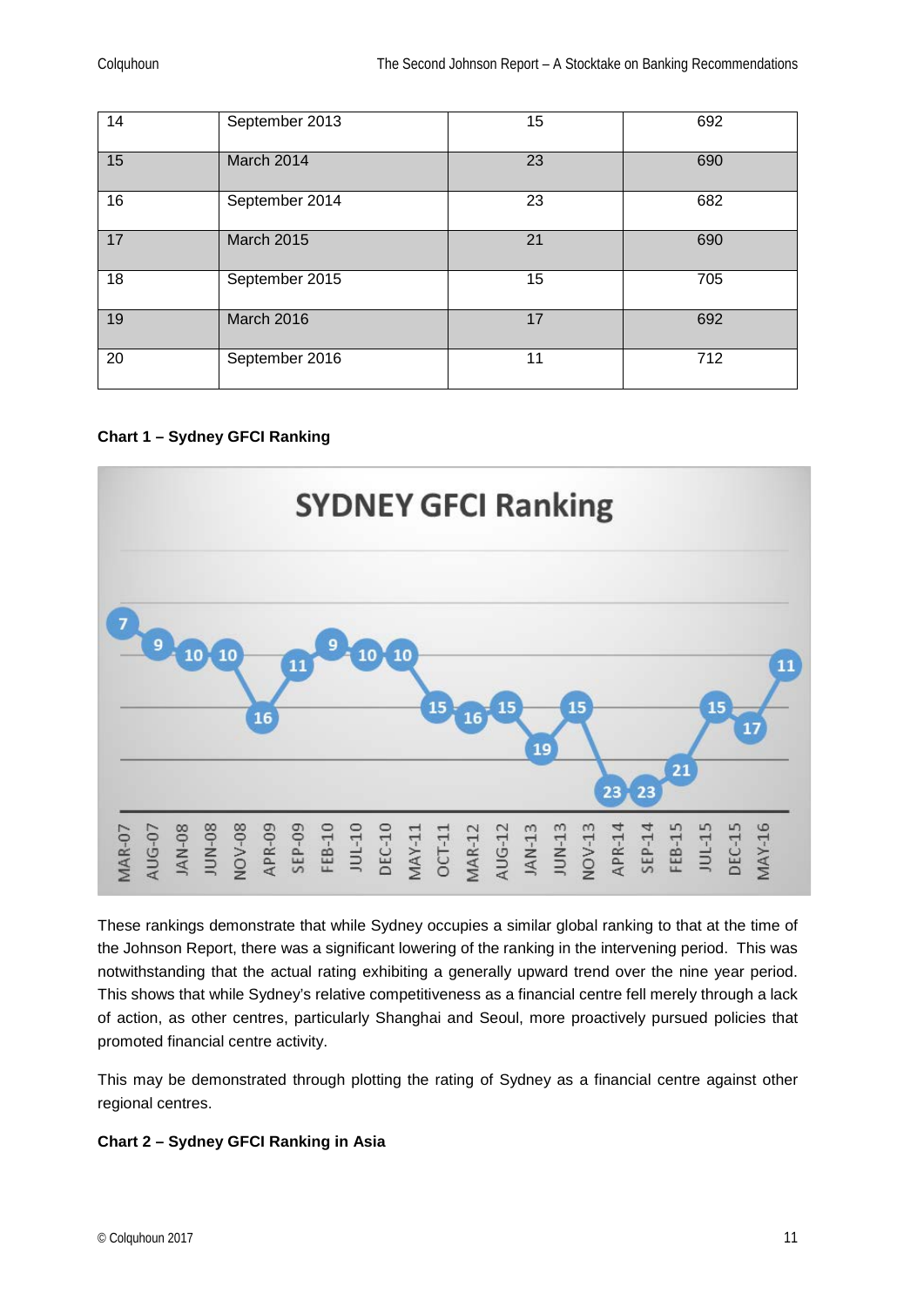

This ranking of 11 for Sydney is consistent with the assessment undertaken by Wojcik, Knight and Pazitka, that ranked Sydney as 10<sup>th</sup> globally, based solely on cross-border investment banking fees as opposed to any subjective criteria[15.](#page-11-0) Of interest in determining this ranking is the disparity in crossborder fees earned by the largest global financial centres and Sydney: during the relevant period Sydney accrued USD \$5.126 billion of fees, compared to London at USD \$130.943 billion and New York at USD \$125.242 billion.

The recent uptick in Australia's ranking and rating in the GCFI index is interesting. Noting the comments from Mark Johnson in the introduction to the Second Johnson Report above, the progress that has been made in relation to enhancing Australia's financial services export capability through the enactment of the Investment Manager regime and the signing of the Asia Regional Funds Passport, together with the commitment to Collective Investment Vehicle reform, has resonated with those responding the GFCI questionnaire. This would suggest that additional reform, or even commitment to such reform would improve Australia's ranking and rating further. Secondly, recent world events such as Brexit may have given rise to uncertainty for participants as to the stability and robustness of existing financial centres and rendered those centres that are relatively unaffected by such events, such as Australia, as comparatively preferable. Both of these factors promote the timeliness of further Government reform to highlight Australia's financial centre capabilities.

<span id="page-11-0"></span><sup>&</sup>lt;sup>15</sup> Wojcik, Knight & Pazitka, "What turns cities into international financial centres?" Centre for International Finance and Regulation, November 2015, p9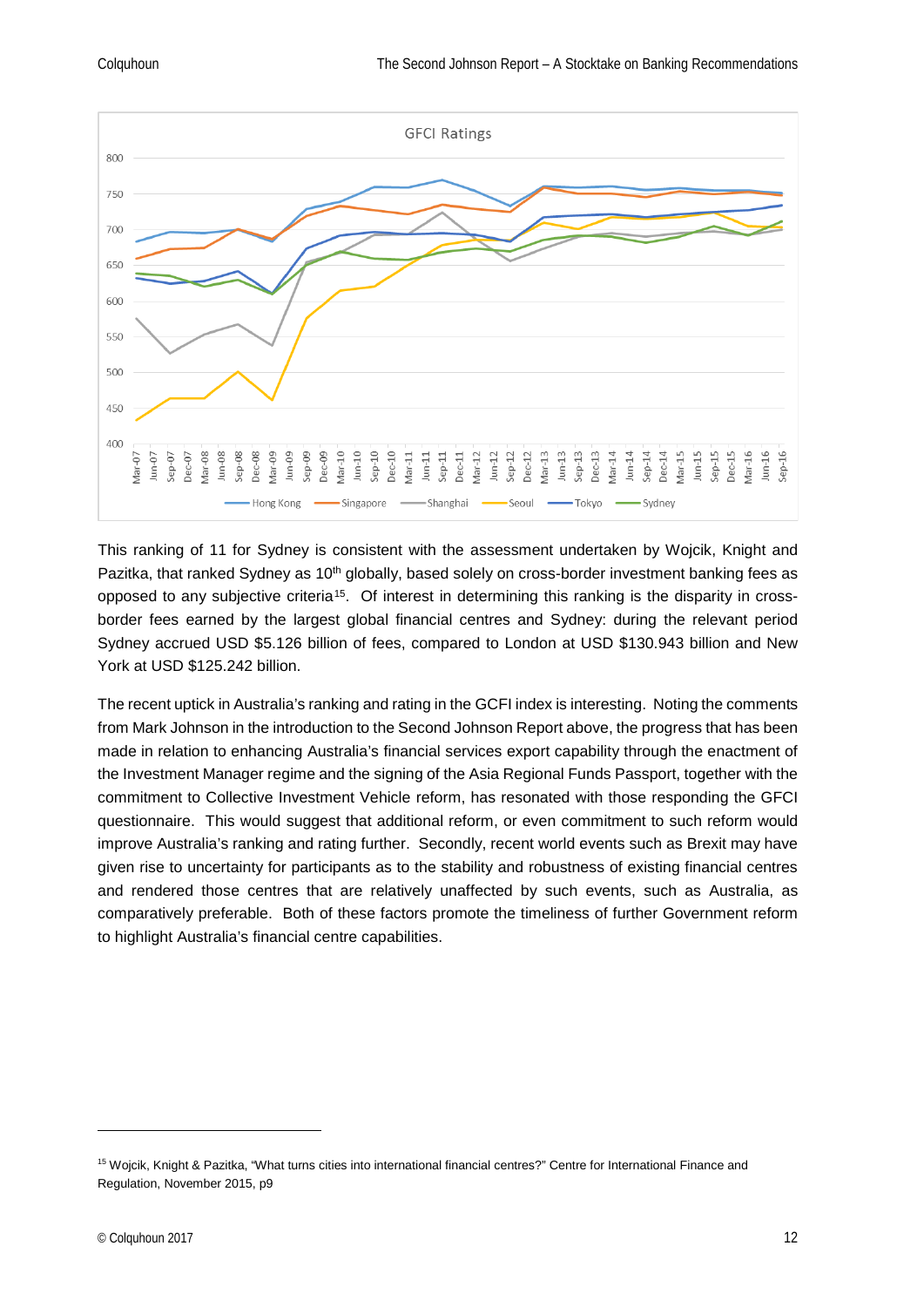## <span id="page-12-0"></span>**4 Specific Johnson Recommendations**

The Johnson Report contains 19 discrete recommendations, grouped under three main headings:

- Taxation (Chapter 3 of the Report);
- Regulation and regulatory supervision (Chapter 4 of the Report); and
- Promoting Australia as a financial centre (Chapter 6 of the Report).

## <span id="page-12-1"></span>4.1 Withholding Tax on Interest for Financial Institutions

*Recommendation 3.4: Withholding tax on interest paid on foreign raised funding by Australian banks; on interest paid to foreign banks by Australian branches; and on financial institutions*

- *Remove withholding tax on interest paid on foreign raised funding by Australian banks, including offshore deposits and deposits in Australia by non-residents.*
- *Remove withholding tax on interest paid to foreign banks by their Australian branches.*
- *Remove withholding tax on financial institutions' related party borrowing.*

#### <span id="page-12-2"></span>4.1.1 Basis for the Recommendation

A key recommendation of the Johnson Report in terms of improving access to debt capital was the proposal to remove interest withholding tax on interest paid by financial institutions operating in Australia.

The basis for this recommendation is straightforward. The Johnson Report notes that there are a number of structural reasons as to why Australia has historically been, is currently and is likely to continue to be a net importer of capital. Accordingly, in order to effectively fund the economy, it is necessary that "Australia needs access to a diverse range of offshore savings pools to finance domestic investment needs.<sup>[16"](#page-12-3)</sup> As a result, there was a general reluctance from the AFCF to endorse tax policy measures that increase the cost of capital and any changes that improve access to offshore capital at lower cost are "clearly in Australia's interest.<sup>[17"](#page-12-4)</sup>

Johnson raised a further, more specific issue in relation to the Global Financial Crisis, whereby funding pressures arising from difficulties in wholesale credit markets impacted on the capacity for Australian businesses to access debt capital from traditional sources, and "reinforced the need for more diversified funding sources.[18](#page-12-5)"

<span id="page-12-3"></span><sup>16</sup> Australian Financial Centre Forum, *Australia as a Financial Centre: Building on our Strengths,* November 2009, p64

<span id="page-12-4"></span><sup>17</sup> Australian Financial Centre Forum, *Australia as a Financial Centre: Building on our Strengths,* November 2009, p64.

<span id="page-12-5"></span><sup>18</sup> Australian Financial Centre Forum, *Australia as a Financial Centre: Building on our Strengths,* November 2009, p64.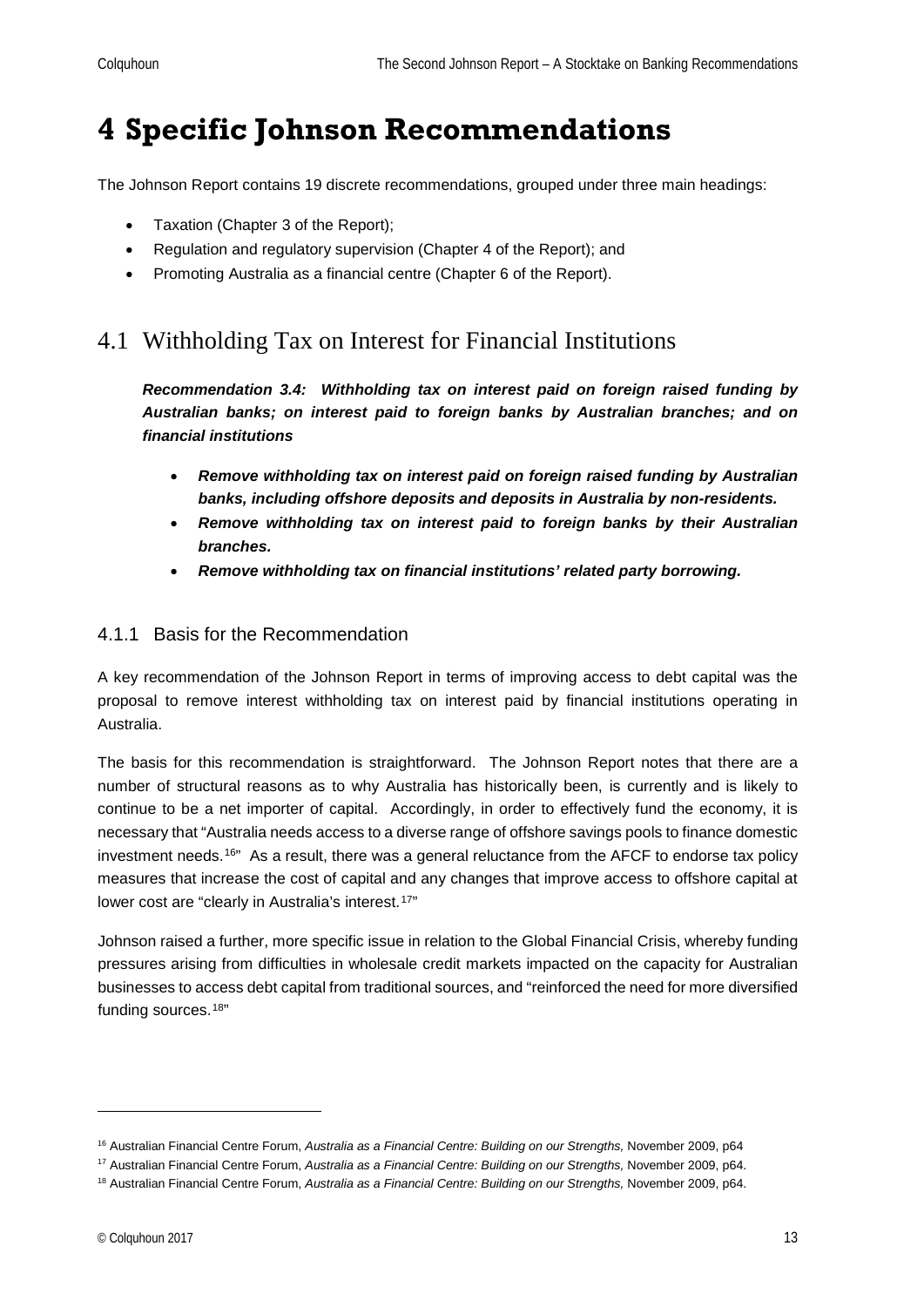The imposition of a 10% interest withholding tax on payments of interest<sup>[19](#page-13-1)</sup> from Australia to a lender offshore was highlighted as a key measure stymying access to offshore debt markets, particularly noting the observation that Australia's interest withholding tax regime is inconsistent with other financial centres. The effects of applying interest withholding tax on commercial and retail borrowing by banks were:

- To raise the cost of capital for Australian banks borrowing offshore, and hence for Australian businesses and households that borrow from banks, particularly given the market practice to require the borrower to "gross-up" for the amount of the withholding tax; and
- To give rise to significant competitive distortions and inconsistencies by virtue of the application of interest withholding tax to some, but not all, offshore borrowings by Australian-based financial institutions. This is a function of both the exemptions enshrined in the domestic law, such as Sections 128F and Section 128GB of the ITAA 1936 and also the increasing prevalent interest withholding tax exemptions for unrelated financial institutions in recently negotiated Double Taxation Agreements.

These effects led the AFCF to conclude that:

"the continued application of interest withholding tax on financial institutions' borrowing offshore sits uneasily with the Government's desire to develop Australia as a leading financial centre and is putting Australia at a competitive disadvantage with respect to overseas financial centres, which increasingly do not charge interest withholding tax on such transactions<sup>[20"](#page-13-2)</sup>

and ultimately to make recommendation 3.4.

The incongruity of imposing interest withholding tax on financial institutions by a nation that is a net importer of capital was also acknowledged by the Henry Tax Review, which recommended that "financial institutions operating in Australia should generally not be subject to withholding tax on interest paid to non-residents.[21"](#page-13-3)

#### <span id="page-13-0"></span>4.1.2 Government Response to the Recommendation

In the May 2010 Government response to the Johnson Report in the 2010/11 Federal Budget, the Government announced that it would phase down the interest withholding tax applicable to payments of interest:

- By foreign bank branches to head office to 2.5% from 2013-14 and 0% from 2014-15; and
- By other financial institutions/borrowings to 7.5% from 2013-14 and 5% from 2014-15.

The Government statement that accompanied the announcement stated that "(t)he main IWT rate will come down from 10 per cent to 5 per cent and we will reduce that to zero when fiscal circumstances

<span id="page-13-1"></span><sup>&</sup>lt;sup>19</sup> Including amounts in the nature of interest, in substitution for interest or amounts received in relation to a washing arrangement – refer Section 128A(1AB) of the ITAA 1926

<span id="page-13-2"></span><sup>&</sup>lt;sup>20</sup> Australian Financial Centre Forum, Australia as a Financial Centre: Building on our Strengths, November 2009, p68

<span id="page-13-3"></span><sup>&</sup>lt;sup>21</sup> "Australia's Future Tax System - Report to Treasurer" December 2009, Part Two, p182.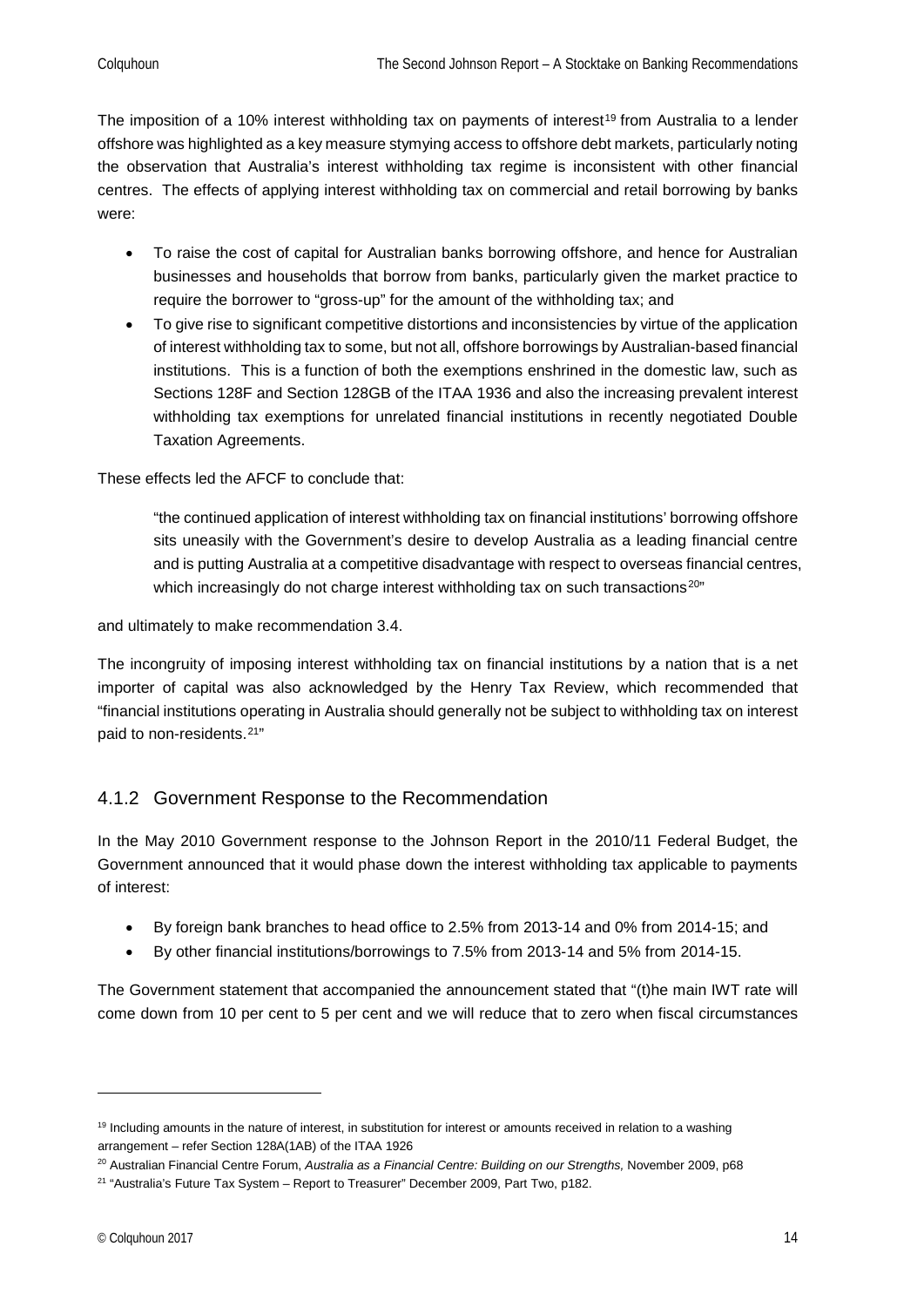allow.[22](#page-14-0)" This measure was part of the tax reform package that the Government committed to at the 2010 G-20 summit in Seoul.

On 23 November 2011, the then Assistant Treasurer, the Hon. Bill Shorten, announced a one year deferral of the commencement of the of the phase-down of the interest withholding rates for financial institutions "because fiscal circumstances have changed due to global economic events.<sup>[23](#page-14-1)"</sup> The Government went on to say that "we remain committed to this measure from 2014-15, unlike the Opposition that do not support this measure.<sup>[24](#page-14-2)"</sup>

Due to the Federal election in September 2013 and the subsequent change of Government, the announced implementation of the measure did not materialise.

Notwithstanding the strength of this comment from the then Government as to the extent to which the phase-down of interest withholding tax for financial institutions does not have bipartisan support, the stance from the current Government is more difficult to ascertain. It is true that the proposed phasedown has not been implemented; however what is unclear is whether this is a function of the current Government not supporting the measure from a policy perspective or whether the failure to implement the recommendation is more practical in nature, that is, due to a perception from the current Government that the former Government was planning to fund any revenue shortfall arising from the interest withholding tax phase-down from the proceeds of the Minerals Resources Rent Tax (**MRRT**).

Prior to the 2013 Federal Election, the then Shadow Treasurer and Shadow Minister for Finance, Deregulation and Debt Reduction issued a media release entitled "Coalition's Responsible Budget Savings." In this media release, the savings that would be made as a consequence of the proposed abolition of the MRRT were announced; these included "discontinuing the phasing down of interest withholding tax on financial institutions." The revenue impact for the discontinuance of the phase-down of the rate of interest withholding tax for financial institutions was estimated to be \$400 million over the forward estimates period. The media release did not articulate the basis for the discontinuance of the phase down from a policy perspective, except for the assumption that the phasing down was part of a spending package funded by the MRRT. As such, stakeholders were unsure as to whether the catalyst for the discontinuance of the phase-down was conceptual or merely due to hypothecation against a perceived diminuition of Government revenue.

Further blurring the Government's stance on whether there is at least in-principle support for implementing the recommendation, there have been a number of comments from those that now preside over relevant Government portfolios at various junctures that suggest that there is conceptual support for the phase-down of interest withholding tax for financial institutions. For example, the then Shadow Assistant Treasurer and now Minister for Finance, The Hon. Mathias Cormann, stated at the 2012 Financial Services Council conference:

"The Johnson Report outlined a number of policy setting changes that would help Australia become a regional financial centre. The key recommendations focused on regulatory and tax changes to make investment easier and more attractive. The recommendations

<span id="page-14-0"></span> $22$  "Government Responds to Australia as a Financial Centre Report" – Minster Bowen and Minister Sherry, 11 May 2010

<span id="page-14-2"></span><span id="page-14-1"></span><sup>&</sup>lt;sup>23</sup> "One Year Deferral of Interest Withholding Tax Phase Down," Minster Shorten, 23 November 2011.  $24$  Ibid.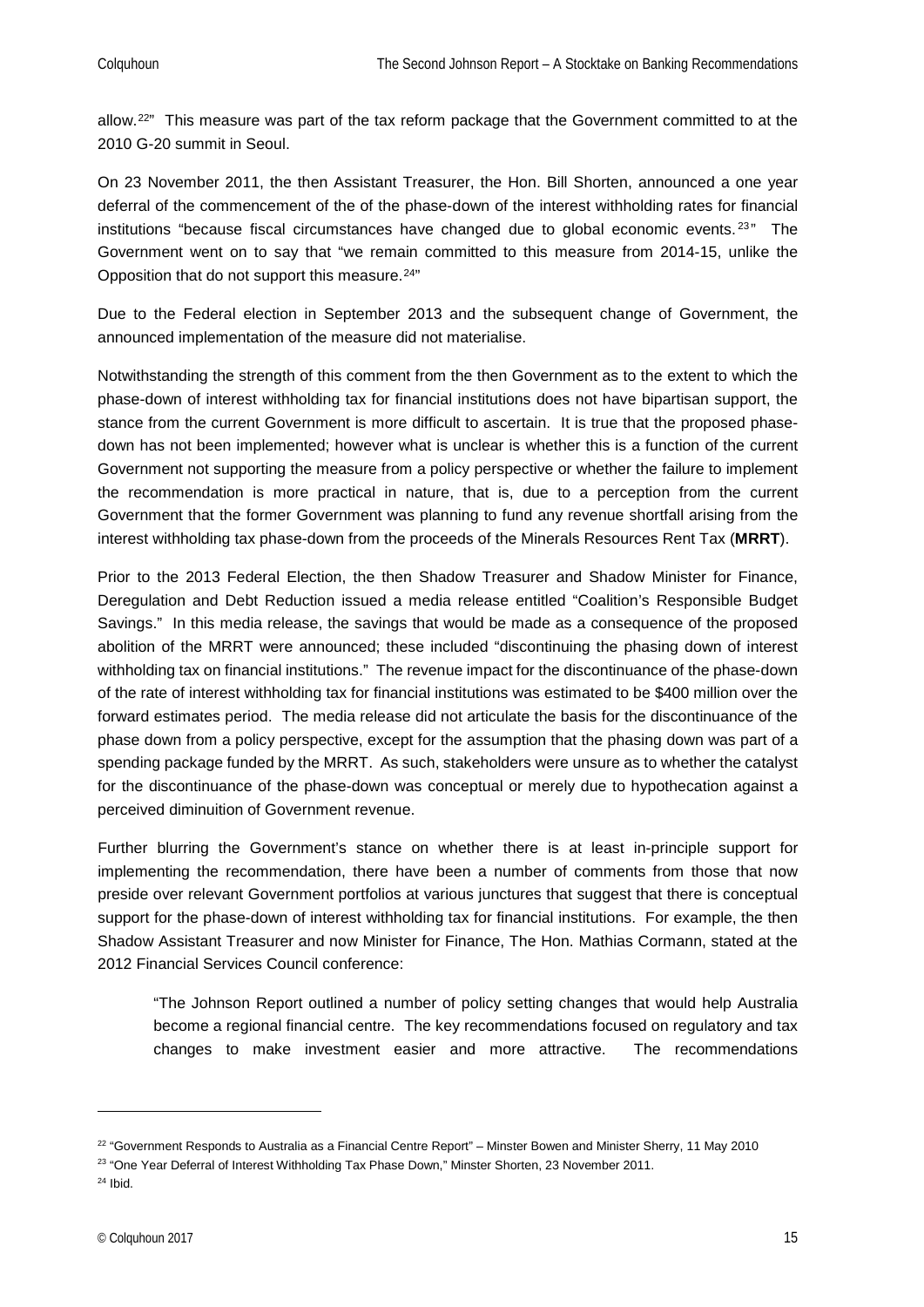included…reforms to the interest withholding tax regime…The Coalition continues to support the principles of the Johnson Report recommendations."

As such, the current state of play in relation to whether there is Government support for the phase-down for interest withholding tax for financial institutions is unclear. The current Government supports the Johnson Report recommendations, apparently in full, and a Senior Cabinet Minister is on the record articulating the specific interest withholding tax recommendation and simultaneously conforming support for the recommendations. On the flip-side, the phase-down was abandoned at the time of the repeal of the MRRT and Labor are of the view that the Government does not support this particular recommendation, as set out in the November 2011 Press Release.

#### <span id="page-15-0"></span>4.1.3 Subsequent Events and Consideration

Reviews, including those commissioned by the current Government, continue to lend their support to the abolition, or at least a phase-down, of interest withholding tax for financial institutions. Most notable was the 2014 Final Report of the Financial System Inquiry (**FSI**), chaired by David Murray.

The FSI was, in the writer's view, significantly hamstrung through taxation being effectively excluded from its terms of reference, which stated:

"(t)he inquiry will examine the taxation of financial arrangements, products or institutions to the extent these impinge on the efficient and effective allocation of capital by the financial system and provide observations that could inform the Tax White Paper<sup>[25](#page-15-1)</sup>."

The salient point is that the inquiry could only provide observations, and not recommendations, in relation to distortions arising in the financial system due to taxation settings. Given the Government's subsequent junking of Tax White Paper process, the inability of the FSI to provide recommendations into taxation matters impinged upon the extent to which it may be considered to be a holistic review of the financial system. This is particularly the case given the Government did not need to, nor took the opportunity to, respond to the observations in its response to the FSI, as handed down in October 2015.

Notwithstanding, the FSI Panel did take the opportunity to observe strongly in relation to the appropriateness of interest withholding tax in an Australian context. The FSI noted that:

"(r)educing the uncertainty and scope of taxes on cross-border flows would improve Australian entities' access to offshore savings. Access to offshore funding markets provides Australian entities with cheaper funds than otherwise would be the case. Having access to more diverse sources of funding reduces the risk from dislocation in one or more funding markets…(w)ithholding tax increases the required rate of return for non-residents, which reduces the attractiveness of Australia as an investment destination. In cases where the non-resident can pass on the cost, the cost of funding is raised in Australia.<sup>[26](#page-15-2)</sup>

This perspective was the catalyst for the FSI Panel to observe:

<span id="page-15-1"></span><sup>&</sup>lt;sup>25</sup> Financial System Inquiry – Terms of Reference, No. 6. http://fsi.gov.au/terms-of-reference/

<span id="page-15-2"></span> $26$  "Financial System Inquiry – Final Report," November 2014, pp17-18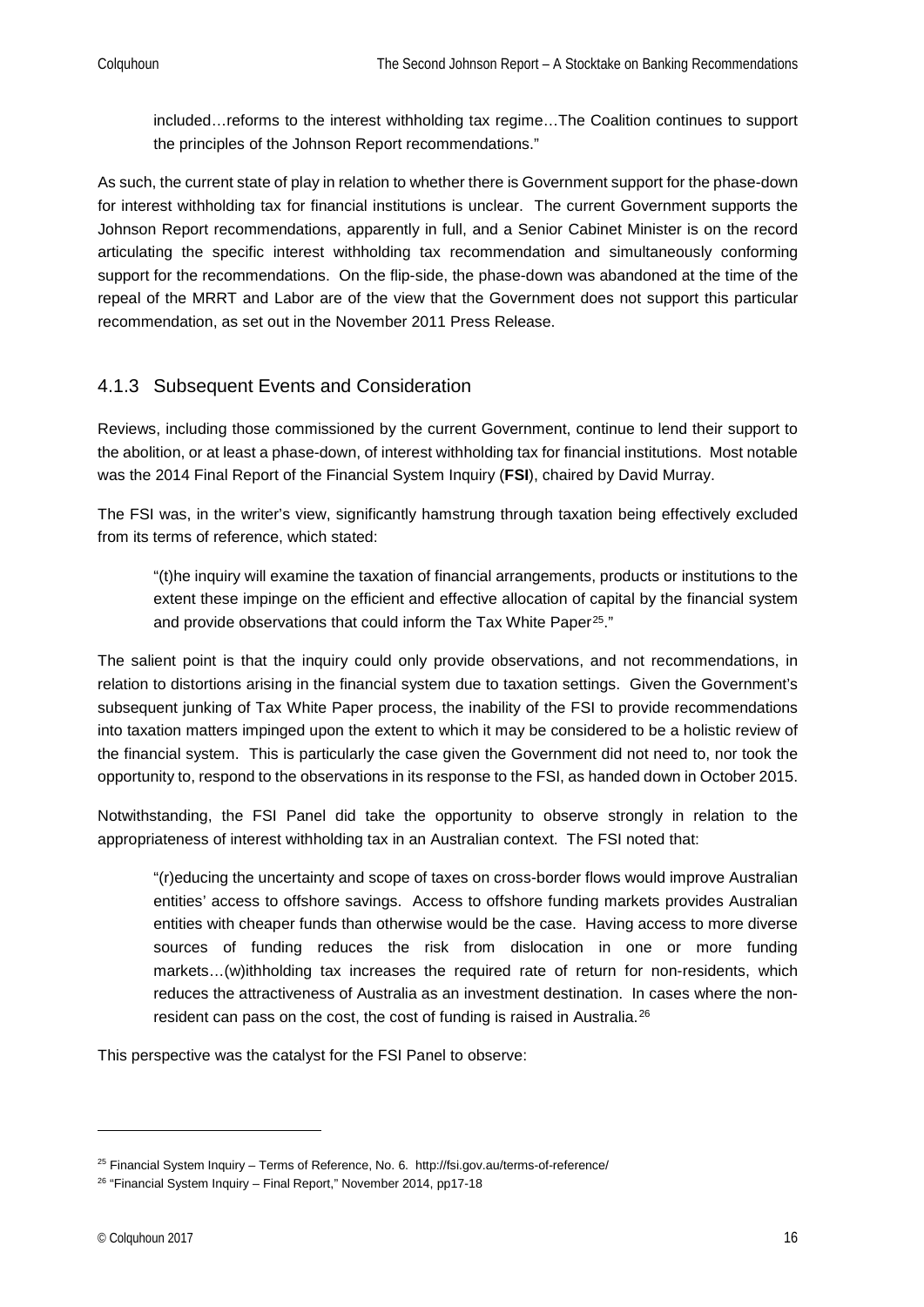"(f)or financial institutions, different funding mechanisms are subject to different rates of IWT. Reducing IWT (for the relevant funding mechanisms) would reduce funding distortions, provide a more diversified funding base and, more broadly, reduce impediments to cross-border capital flows.[27](#page-16-3)"

It is noted that these comments were cited with approval in the Re: Think Tax Discussion Paper<sup>28</sup>.

#### <span id="page-16-0"></span>4.1.4 Summary Comments

The continued uncertainty around the conceptual support for the Johnson recommendation in relation to the phase-down, and ultimate abolition, of interest withholding tax for financial institutions is a significant impediment on enhancing Australia's status as a financial centre. The conceptual argument should be unimpeachable; Australia is a net importer of debt capital and hence any frictions that stymie the attractiveness as Australia as a destination for such capital are contrary to the national interest. The fact that the Henry Tax Review and the Financial System Inquiry endorsed the Johnson comments provide little latitude for dissenting views. The fact that the current Government has not endorsed this view, and indeed caused stakeholders to question the extent to which the Government supports the recommendation in principle, is a cause for considerable concern.

To the extent that there is bipartisan support for the phase down/abolition of interest withholding tax for financial institutions, but implementation of the recommendation is to occur at a time when appropriate in terms of the state of the Federal Budget, then this would be a worthwhile statement for the Government to make. In the absence of such a statement, the Government can no longer claim to be supportive of the Johnson recommendations.

## <span id="page-16-1"></span>4.2 Abolition of the LIBOR Cap

#### *Recommendation 3.5: Remove the LIBOR Cap on deductibility of interest paid on branchparent funding*

#### <span id="page-16-2"></span>4.2.1 Basis for the Recommendation

The LIBOR Cap is a measure contained within Part IIIB of the ITAA 1936 (the primary code for the taxation of foreign bank branches) that operates to deny deductibility of intra-entity interest for an Australian branch of a foreign bank above the applicable LIBOR. Specifically, Section 160ZZZA(1)(c) provides that

"if the interest on the notional borrowing at the relevant time was at a rate of interest that exceeded the LIBOR that was applicable at the beginning of the relevant interest calculation period in relation to the notional borrowing, there is taken to have been entered in the branch's accounting records at the relevant time…the amount that would have been so entered if the

<span id="page-16-3"></span> $27$  Financial System Inquiry – Final Report," November 2014, pp279

<span id="page-16-4"></span><sup>&</sup>lt;sup>28</sup> "Re-Think Tax Discussion Paper" March 2015 p95.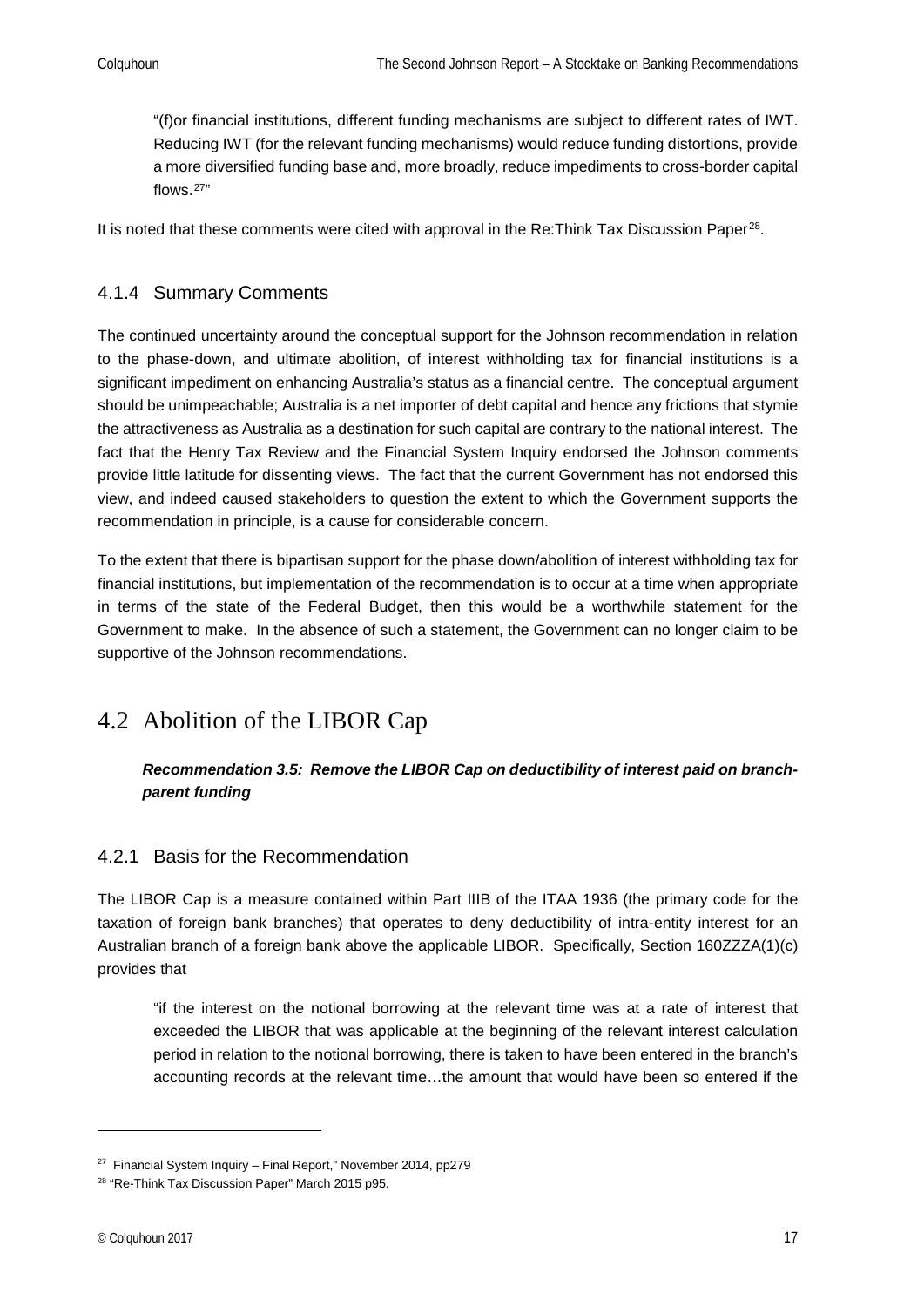interest on the notional borrowing for the relevant interest calculation period had been calculated at the LIBOR that was applicable at the beginning of the period."

In determining the applicable LIBOR, consideration is to be made as to the currency of the notional borrowing and also the term of the notional borrowing.

AFMA has long maintained that the LIBOR Cap is inconsistent with appropriate competition, regulatory or tax policy and continues to strongly recommend the removal of the LIBOR Cap.

The taxation inequities imposed by the LIBOR Cap was one of a number of factors that contributed to a sharp decline in market share held by foreign banks when compared to the levels exhibited prior to the GFC. Thus, the LIBOR Cap has the effect of reducing bank competition by increasing the funding costs for foreign banks and thereby hinders the ability of foreign banks to compete in the business loan market. It can be especially penal for new market entrants who may have greater reliance on parent funding as they establish their business and funding capacity in Australia.

Further, as noted by the Johnson Report, to the extent that the LIBOR Cap unnecessarily inhibits the flow of capital into Australia, it increases the availability and cost of credit to Australian business. Abolition of the LIBOR Cap would be viewed as a welcome step towards allowing Australia to compete with regimes such as Singapore and Hong Kong as a financial centre. The abolition would encourage foreign banks to conduct more business in Australia and help provide the critical mass and diversity of business required to sustain financial services exports at the desired level.

Moreover, the LIBOR Cap is unique to Australia and the concept is hard to understand for both tax and non-tax managers in a foreign bank's head office and, rightly or wrongly, creates an impression of risk. It presents the Australian tax regime as being complex, hard for senior management overseas to understand and unwelcoming to banks that wish to transfer funds into the Australian economy through a branch operation.

The Johnson Report acknowledged the policy flaws associated with the LIBOR Cap. In particular, it was noted that "in periods of stress in credit markets there can be appreciable differences between the LIBOR rate and the rates that parent banks are able to offer their Australian branches on a commercial basis and that while, at the time of the Report, conditions in credit markets had eased, "Australia needs policies to ensure access to alternative funding sources should such tensions re-emerge.<sup>[29](#page-17-1)"</sup> In addition, the AFCF rightly pointed out that any concerns regarding the inflation of deductions for the Australian branch of the foreign bank could be addressed through existing transfer pricing provisions, such as those contained in Division 815 of the ITAA 1997.

#### <span id="page-17-0"></span>4.2.2 Government Response to the Recommendation

The Government response to the recommendation issued in May 2010 was as follows:

"The Government will ask Treasury to review the LIBOR Cap…The Government will respond to this recommendation when this review has been completed.<sup>[30](#page-17-2)"</sup>

<span id="page-17-1"></span><sup>29</sup> Australian Financial Centre Forum, *Australia as a Financial Centre: Building on our Strengths,* November 2009, p69

<span id="page-17-2"></span><sup>30</sup> "Government Responds to Australia as a Financial Centre Report" – Minster Bowen and Minister Sherry, 11 May 2010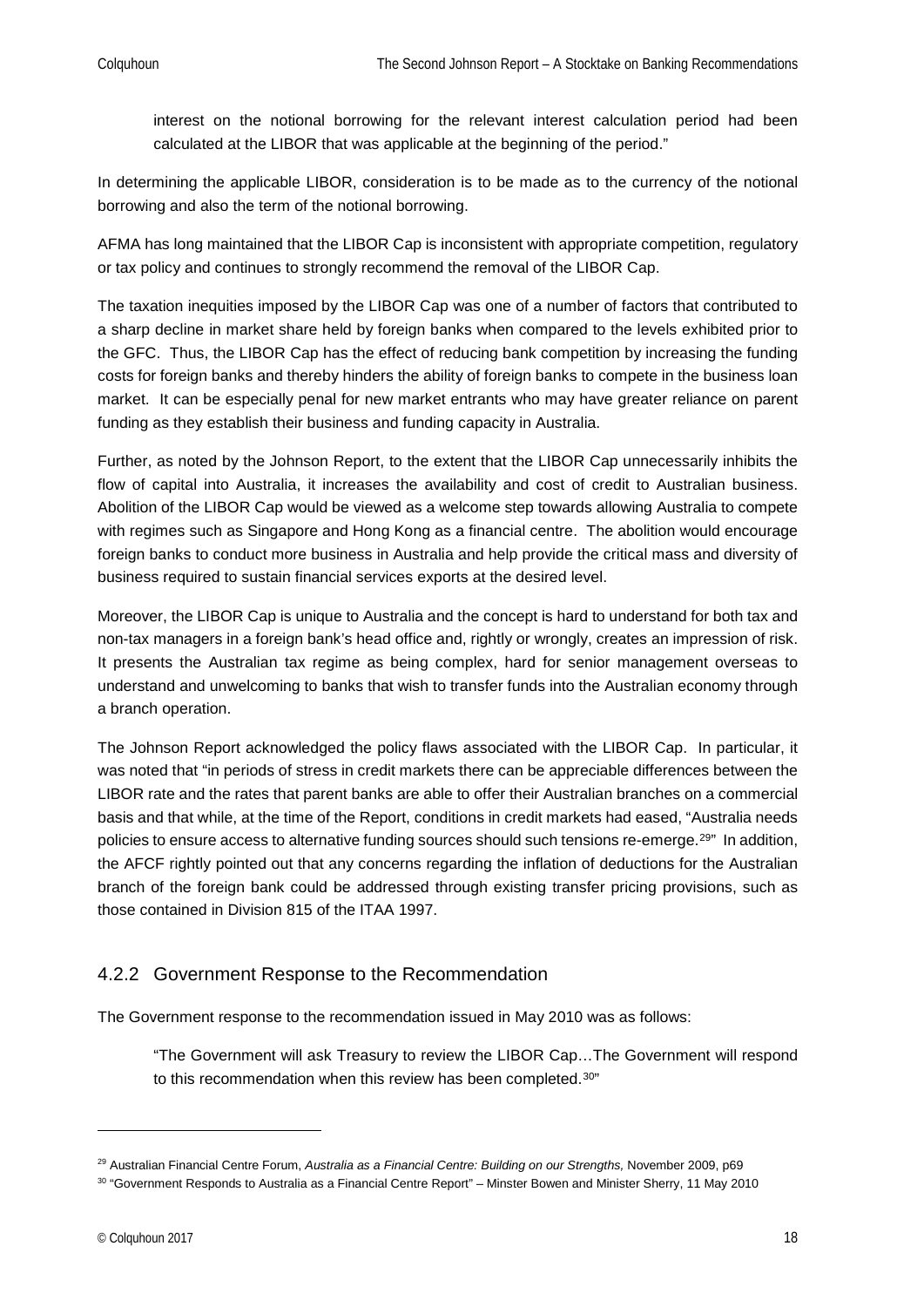This review was undertaken by the Board of Taxation, as part of its Review of Tax Arrangements Applying to Permanent Establishments. This Review was announced in May 2012 with the Board obliged to report to Government by April 2013. Under the Terms of Reference for the review, the Board was asked to:

"review the current special rule that limits the deemed interest deduction on internal funds used by foreign banks in their Australian branches to the LIBOR…The Board was asked to advise on the continued appropriateness of having a safe harbour for the interest rate that may be charged for the use of internal funds by foreign banks in their Australian branches, as a proxy for arm's length interest rates, and if so the suitability of the LIBOR cap for that role.<sup>[31"](#page-18-0)</sup>

The Board's report considered a number of issues in determining the ongoing appropriateness of the LIBOR Cap, including effects on banking competition and taxation revenue. The report noted:

""(t)he Board agrees that the LIBOR cap has the potential to reduce bank competition. Put another way, it is hard to see how a cap on the amount of deductions that can be claimed in respect of intra-entity debt can assist in promoting banking competition by foreign banks with their domestic counterparts that do not face the restriction…The LIBOR cap has the effect of potentially increasing the funding costs for foreign bank branches and hinders their ability to compete in the business loan market. Moreover, new entrants into the Australian banking market are likely to be disproportionately affected by the LIBOR cap because they are relatively more reliant on head office funding to which the cap applies.<sup>[32](#page-18-1)"</sup>

Ultimately, this led the Board to recommend that "subject to confirmation that the removal of the LIBOR cap would result in no material cost to tax revenue, the cap should be removed.[33"](#page-18-2) It is noted for completeness that this recommendation, which importantly was the only recommendation of the entire report, was to be implemented in the context of Australia adopting the functionally separate enterprise approach for financial institutions.

AFMA noted that one of the conditions associated with the Board's recommendation was that there needed to be confirmation that the removal of the LIBOR Cap would result in no material cost to tax revenue, and accordingly during the 2014 calendar year AFMA surveyed its members to determine the revenue impacts of the abolition of the cap. This survey found that the impact to revenue was indeed immaterial and in terms of actual tax would be less than \$10 million per annum and would deliver a deregulation benefit across the foreign bank population of approximately \$3.5 million per annum.

While the Board delivered its report to Government in April 2013, disappointingly it was not released publicly until June 2015. What was even more disappointing was that the Government abandoned its longstanding protocol of releasing its response to the Report at the time that it was released publicly and accordingly stakeholders, such as AFMA and its members, are still none the wiser as to the Government's view on the specific recommendation in relation to the LIBOR Cap, as well as the other important matters canvassed in the Board's report.

<span id="page-18-0"></span><sup>&</sup>lt;sup>31</sup> Board of Taxation "Taxation Arrangements Applying to Permanent Establishments" Terms of Reference

<span id="page-18-2"></span><span id="page-18-1"></span><sup>32 &</sup>quot;Review of Tax Arrangements Applying to Permanent Establishments," Board of Taxation, April 2013, pp73-74 <sup>33</sup> Ibid, p74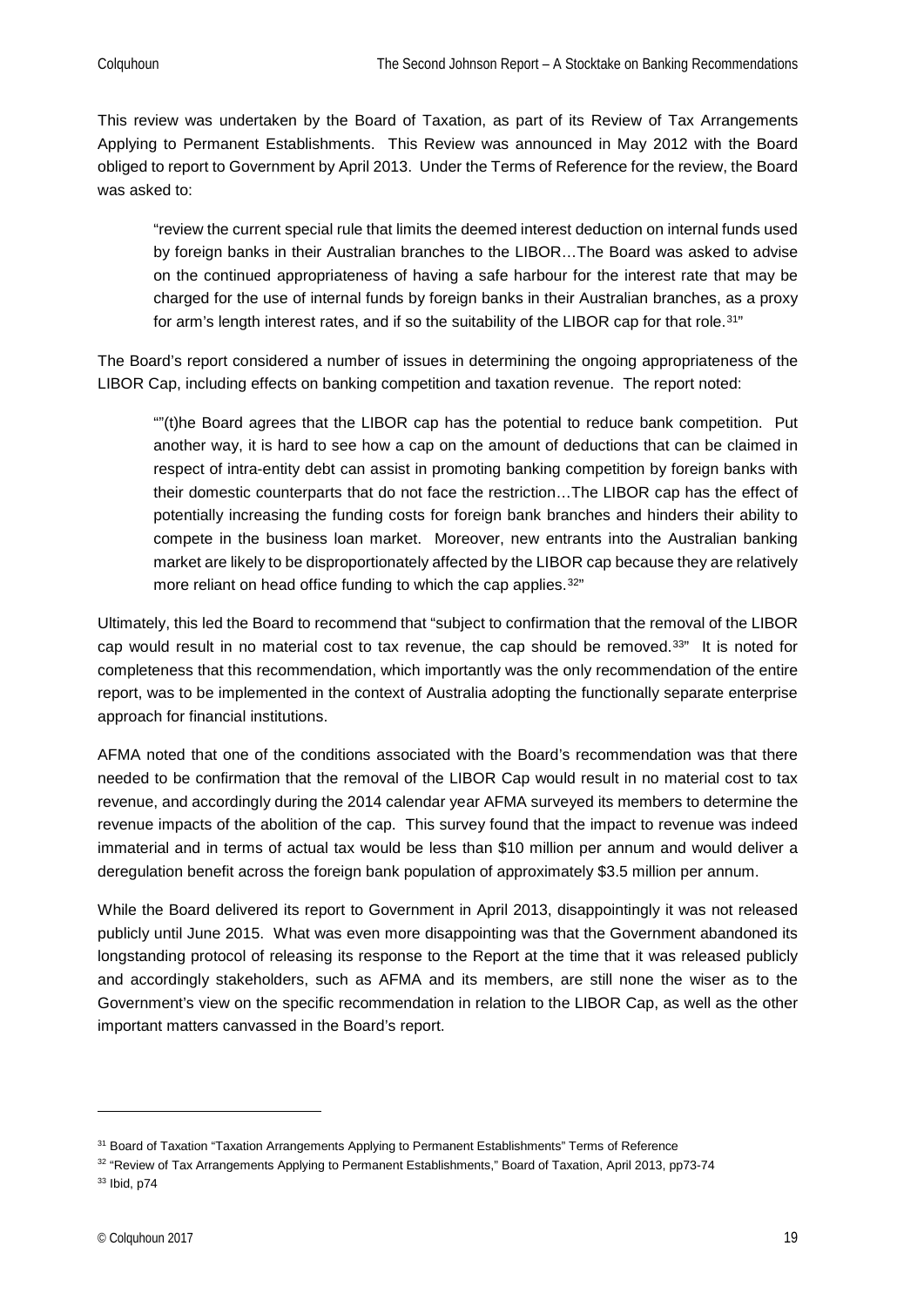#### <span id="page-19-0"></span>4.2.3 Subsequent Events and Consideration

Subsequent to the delivery of the Board's report to Governement, there have been three subsequent occurrences that have further reinforced the extent to which the LIBOR cap is defective from a tax policy perspective and that the Johnson Report recommendation should be implemented.

Firstly, in 2013 the then administrators of LIBOR, the British Bankers' Association, ceased to quote LIBOR in Australian Dollars, as well as other currencies such as New Zealand Dollars and Canadian Dollars. This resulted in a situation where there was no applicable LIBOR in respect of AUD borrowings and consequently no cap on deductibility of interest where the notional borrowing by the Australian branch was in its own functional currency. This necessitated agreement between AFMA and the ATO of a safe harbour that may be applied by foreign bank branches in relation to AUD borrowings. However from a purely technical perspective, there is now the apparently untenable situation where there exists a provision of the domestic law which has no legal effect where the Australian foreign bank branch borrows in its own functional currency.

Secondly, certain currencies in which LIBOR continues to be quoted, such as EUR and JPY, now exhibit negative interest rates such that the "applicable LIBOR" for the purpose of applying Section 160ZZZA of the ITAA 1936 is negative. This again resulted in dialogue between AFMA and the ATO to confirm that a foreign bank branch would not derive assessable income on a payment made on a notional borrowing where the applicable LIBOR was a negative amount. The prevalence of negative interest rates highlights the impracticalities that may arise in applying the LIBOR cap and demonstrate the extent to which it is no longer fit for purpose.

Finally, as per the interest withholding tax discussion above, the Final Report of the FSI considered the LIBOR cap and its impact on the financial system. Noting again that the FSI Panel was curtailed in its ability to provide recommendations in relation to taxation matters, the Final Report observed:

"(f)or foreign bank branches in Australia, interest paid on funds borrowed from the offshore parent is deductible, limited to the London Interbank Offered Rate (LIBOR) cap. This can prevent the branch from claiming the full interest cost of the borrowing.<sup>[34"](#page-19-2)</sup>

This observation represents a specific acknowledgement from the FSI Panel that the "applicable LIBOR" for the purpose of applying the LIBOR Cap understates the appropriate (i.e. arm's length) borrowing cost for the foreign bank branch, thereby placing such foreign bank branches at a competitive disadvantage vis-à-vis their domestic counterparts.

#### <span id="page-19-1"></span>4.2.4 Summary Comments

The failure of successive governments to abolish the LIBOR Cap is an indictment on a number of levels. Primarily, the LIBOR Cap is defective tax policy insofar as it applies only to a sub-set of Australian inbound banks operating through a branch, who are accordingly placed at a competitive disadvantage vis-à-vis local banks, bank subsidiaries or those foreign bank branches that have elected out of Part IIIB by virtue of being headquartered in a jurisdiction that has concluded a Double Taxation Treaty with

<span id="page-19-2"></span><sup>&</sup>lt;sup>34</sup> Financial System Inquiry – Final Report," November 2014, pp279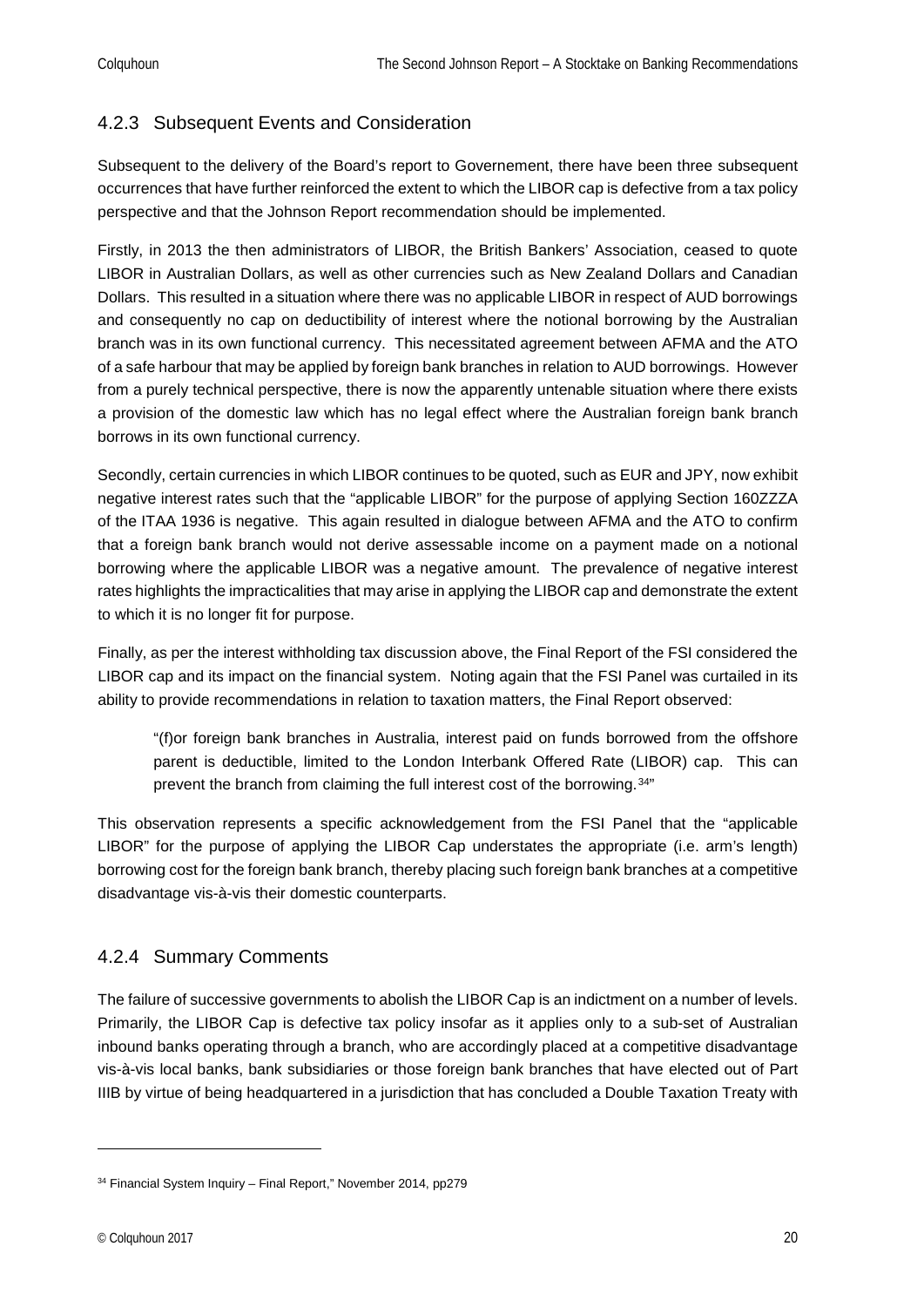Australia. The strengthening of Australia's transfer pricing regime, through the enactment of Division 815 of the ITAA 1997, has rendered the LIBOR Cap as increasingly redundant.

Secondly, the recommendation to abolish the LIBOR Cap has been confirmed by the Board of Taxation, subject to two conditions. The first, that the abolition of the cap give rise to no material cost to revenue, has been confirmed by AFMA through a survey of its members. The second condition is that the abolition of the cap occur at the same time as the adoption of the functionally separate enterprise approach to determine the profit attributable to bank branches. Unfortunately, given the Government has failed to provide any response to the Board's report generally, and this recommendation in particular, then whether this condition may be met through future reform cannot be ascertained.

Lastly, subsequent events such as the abolition of AUD LIBOR and negative interest LIBOR's in other currencies have exacerbated the absurdity of the LIBOR Cap, necessitating engagement by industry with the ATO to achieve administrative outcomes where the law is technically deficient.

The continued existence of the LIBOR Cap in these circumstances again calls into question the Government's commitment to the implementation of the Johnson recommendations.

### <span id="page-20-0"></span>4.3 Modernisation of the Offshore Banking Unit Regime

*Recommendation 3.2: To give full effect to the Government's policy intentions for OBUs, the Forum recommends that:*

- *The Government, in its response to the Forum's Report, include a statement of support for, and commitment to, the OBU regime. Such a statement could also refer to arrangements to ensure the ongoing competitiveness of OBUs.*
- *The tax uncertainty about 'choice' be removed, if necessary by legislation.*
- *Division 9A of the* **Income Tax Assessment Act 1936***, which details the list of OBU activities, be updated and regularly reviewed. The Forum's preferred option is for much of the detail in this Division to be replaced with Regulations. Regulations would contain an updated list of eligible OBU activities, developed with advice from Treasury and the ATO, and following consultation with industry. These Regulations would be updated periodically on advice from the proposed Financial Centre Task Force, which would also make periodic recommendations on any other changes to the OBU regime necessary to ensure that it remained internationally competitive.*
- *A streamlined process for vetting new OBU applications be put in place:*
	- o *with a requirement that an application be approved or denied within six months of its receipt, subject to all the appropriate application material being lodged;*
	- o *with revised administrative changes for the 'other company' category. The Forum proposes that the guidelines 4(q), 4(r) and 4(s) in the Income Tax* **Assessment (Determination of Offshore Banking Activities) Guidelines 1999** *be satisfied by an external auditor (or equivalent) verification; and*
	- o *that these new arrangements be reviewed by Treasury 18 months after their adoption to ensure they are working effectively.*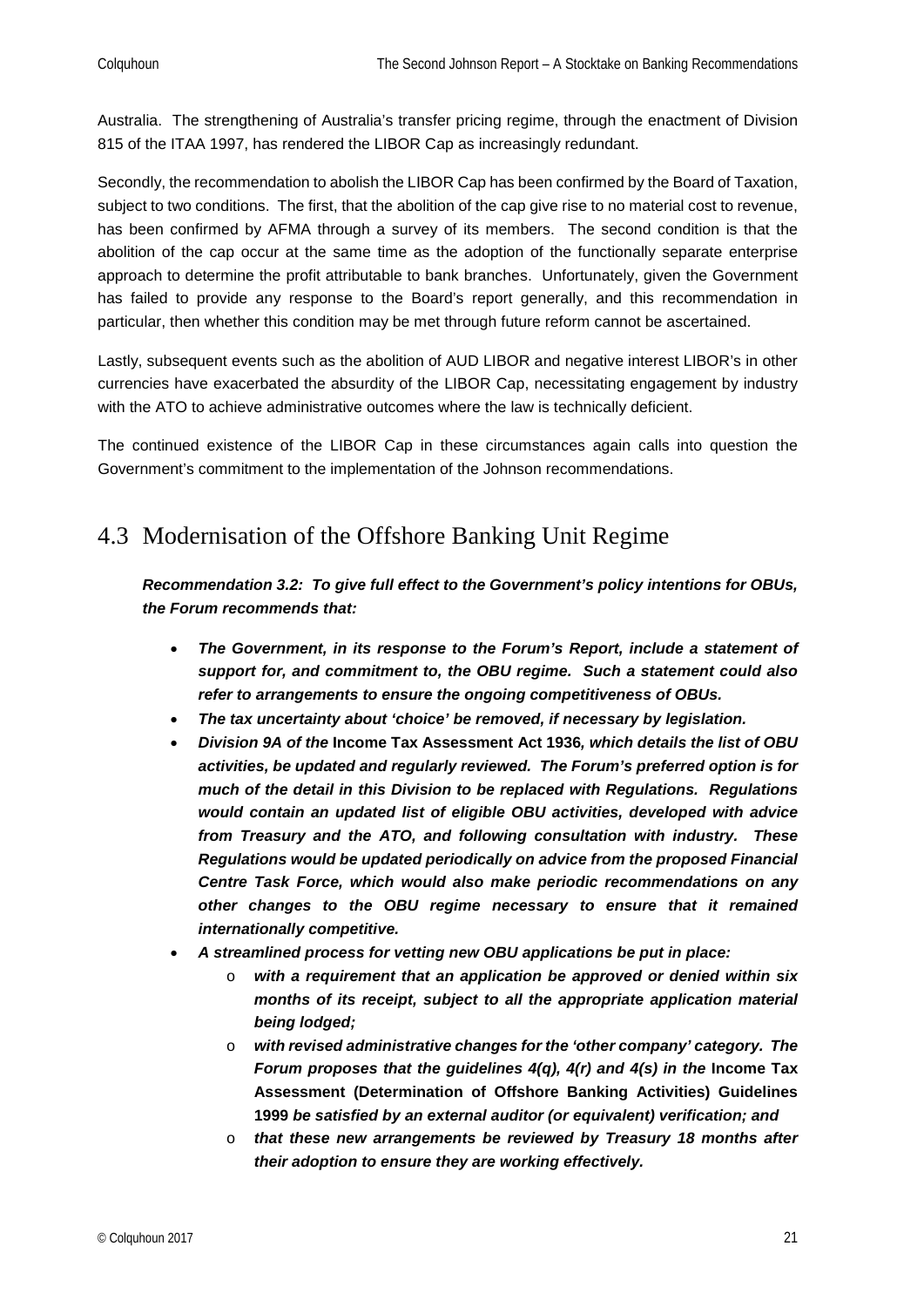#### <span id="page-21-0"></span>4.3.1 Basis for the Recommendation

The Offshore Banking Unit (**OBU**) regime was an area of considerable focus of the AFCF, which is understandable given that the policy rationale for the OBU regime can cover both the facilitation of the export of financial services from Australia, by providing incentives for eligible businesses to operate from Australia and provide services to "offshore persons" and also the attraction of mobile capital to Australia through, amongst other things, a withholding tax exemption for interest paid on eligible borrowings. It is clear that the AFCF rightfully acknowledged the importance of the OBU regime as a key pillar in promoting Australia as a financial centre. Indeed, as noted in the Johnson Report:

"(t)he Forum believes than an effective OBU regime is a key element in ensuring that Australia's financial sector takes full advantage of opportunities to participate in international transactions. The recommendation below is designed to ensure our OBU regime and its objectives are well understood and that the regime is effective. It is significant that, despite over 20 years of the regime being in place in Australia, OBU usage has been relatively limited<sup>[35](#page-21-1)</sup>."

With respect to the specific recommendations, the basis for the recommendation for the Government statement of support for the regime was based on an observation by the AFCF that it was:

"struck by the lack of awareness amongst many financial market participants of the objectives and potential benefits of the OBU regime.<sup>[36](#page-21-2)""</sup>

It was felt by the Forum that a statement of support would both highlight the potential advantages of the regime and also engender confidence in those that may wish to undertake transactions through an OBU that the regime would continue to have longevity and continued competitiveness, thereby providing confidence that any expenditure incurred in establishing an OBU or complying with the various requirements would not be in vain.

In relation to the recommendation on the "choice principle," the AFCF noted that:

"There is considerable and widespread uncertainty among existing OBU users relating to the issue of whether industry has a "choice" as to whether all OBU-eligible activities have to be treated as OBU transactions…Many existing OBU users informed the Forum that, without the ability to choose whether to book transactions to the OBU or the domestic account, the OBU regime would be unworkable.<sup>[37"](#page-21-3)</sup>

Similarly, the basis for the recommendation in relation to eligible OBU activities was articulated in the Johnson Report, namely:

"In the face of continued product innovation, the list and descriptions of eligible activities in the tax legislation have become out of date and unclear. As conveyed to the Forum, many potential and actual OBU licensees feel they are trying to fit 'square pegs in round holes.<sup>[38'](#page-21-4)</sup>

<span id="page-21-1"></span><sup>35</sup> Australian Financial Centre Forum, *Australia as a Financial Centre: Building on our Strengths,* November 2009, p61

<span id="page-21-2"></span><sup>36</sup> Australian Financial Centre Forum, *Australia as a Financial Centre: Building on our Strengths,* November 2009, p61

<span id="page-21-3"></span><sup>37</sup> Australian Financial Centre Forum, *Australia as a Financial Centre: Building on our Strengths,* November 2009, p58

<span id="page-21-4"></span><sup>38</sup> Australian Financial Centre Forum, *Australia as a Financial Centre: Building on our Strengths,* November 2009, p58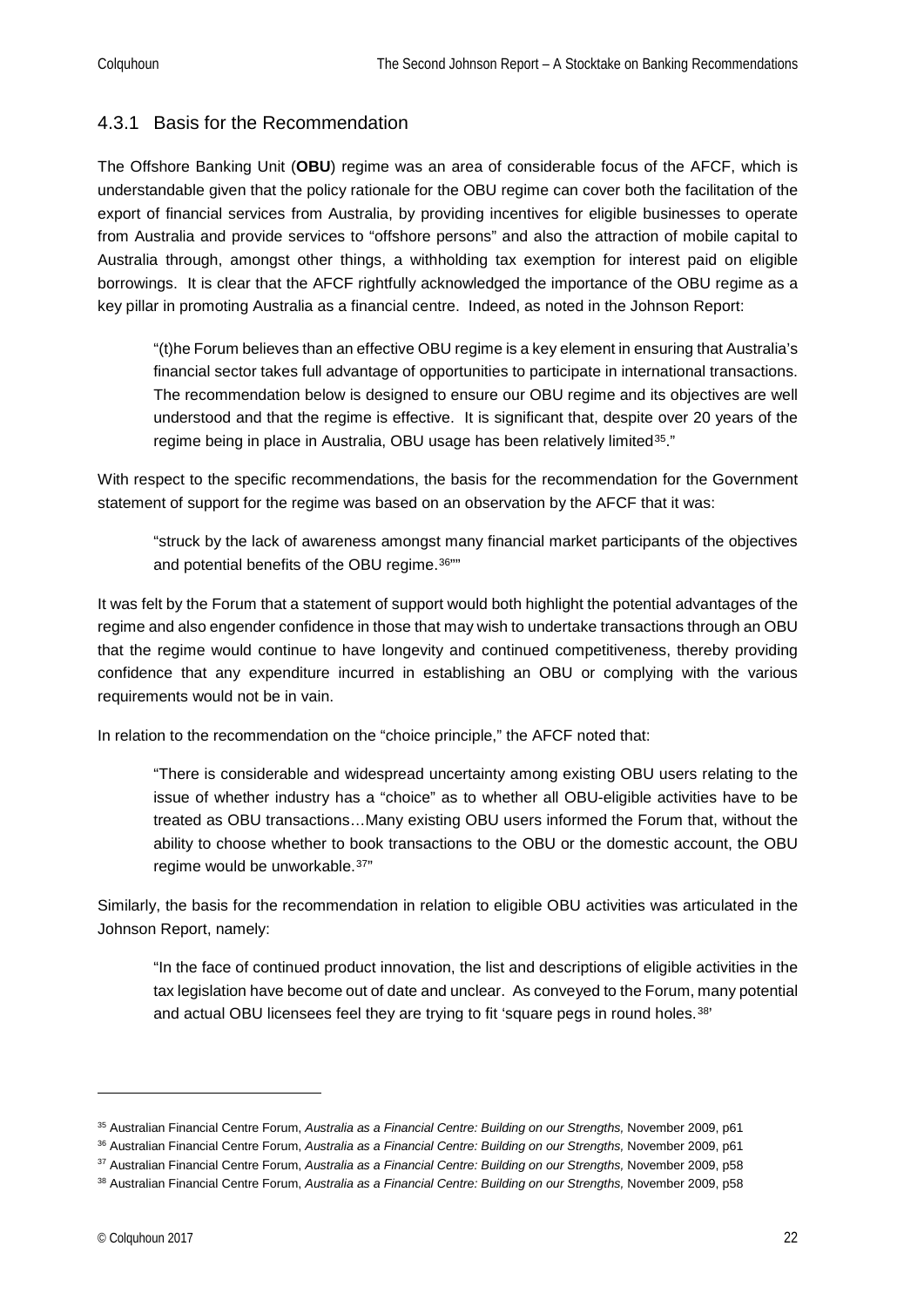Finally, in relation to the recommendation regarding the streamlining of new OBU applications, the catalyst for this recommendation was an observation from the AFCF that the process for assessing new OBU applications could be extremely slow and complex, particularly for applicants in the "other company" category.

In summarising the recommendations in relation to the OBU regime, the AFCF stated that it was its "strong view" that implementation of the recommendations would be "likely to yield substantial benefits to Australia, by encouraging a range of financial transactions to take place through Australia that are currently being transacted offshore.<sup>[39](#page-22-2)"</sup> Further, implementation of the recommendations would be "critical to achievement of the Government's objectives and ambitions for Australia's financial sector,[40](#page-22-3)" and "have the potential to generate additional taxable income, jobs and benefits to domestic consumers from greater economies of scale and lower fees.[41](#page-22-4)"

#### <span id="page-22-0"></span>4.3.2 Government Response to the Recommendation

In respect of Recommendation 3.2, regarding OBUs, the Government fell short of providing the statement of support that the Forum had recommended, merely stating that it supported the recommendations "in principle" and would commence a consultation process, beginning with the release of a Discussion Paper covering options for:

- Streamlining the OBU application process;
- Addressing the issue relating to tax uncertainty about "choice"; and
- Ensuring the timely and efficient review of "eligible OBU activities."

Further, the Government response did not place a timeframe on the release of the Discussion Paper and the commencement of the consultation process, notwithstanding overtures from industry seeking to engage on potential reforms to the regime. This Discussion Paper was only finally released in June 2013, some three years after the commitment from the Government to consult. It is noteworthy in this regard that one of the recommendations from the Johnson Report that the Government expressed a commitment to was to ensure the "timely and efficient" review of eligible OBU activities, but not even the process to review such activities, let alone the activities themselves, was consulted upon in a timely or efficient manner.

#### <span id="page-22-1"></span>4.3.3 Subsequent Events and Consideration

The issuance of the OBU Discussion Paper in 2013 led to significant stakeholder engagement in relation to the potential modernisation of the OBU regime, including the potential implementation of the recommendations of the Johnson Report<sup>42</sup>. This engagement resulted in the passage of the *Tax and* 

<span id="page-22-2"></span><sup>39</sup> Australian Financial Centre Forum, *Australia as a Financial Centre: Building on our Strengths,* November 2009, p58

<span id="page-22-3"></span><sup>40</sup> Australian Financial Centre Forum, *Australia as a Financial Centre: Building on our Strengths,* November 2009, p58

<span id="page-22-4"></span><sup>41</sup> Australian Financial Centre Forum, *Australia as a Financial Centre: Building on our Strengths,* November 2009, p58

<span id="page-22-5"></span> $42$  The full OBU reform agenda is beyond the scope of this paper. However, such reform was covered in detail in my paper presented at the 2016 Financial Services Conference titled "Bold and Ambitious? The 2015 Amendments to the OBU Regime: An Industry Perspective."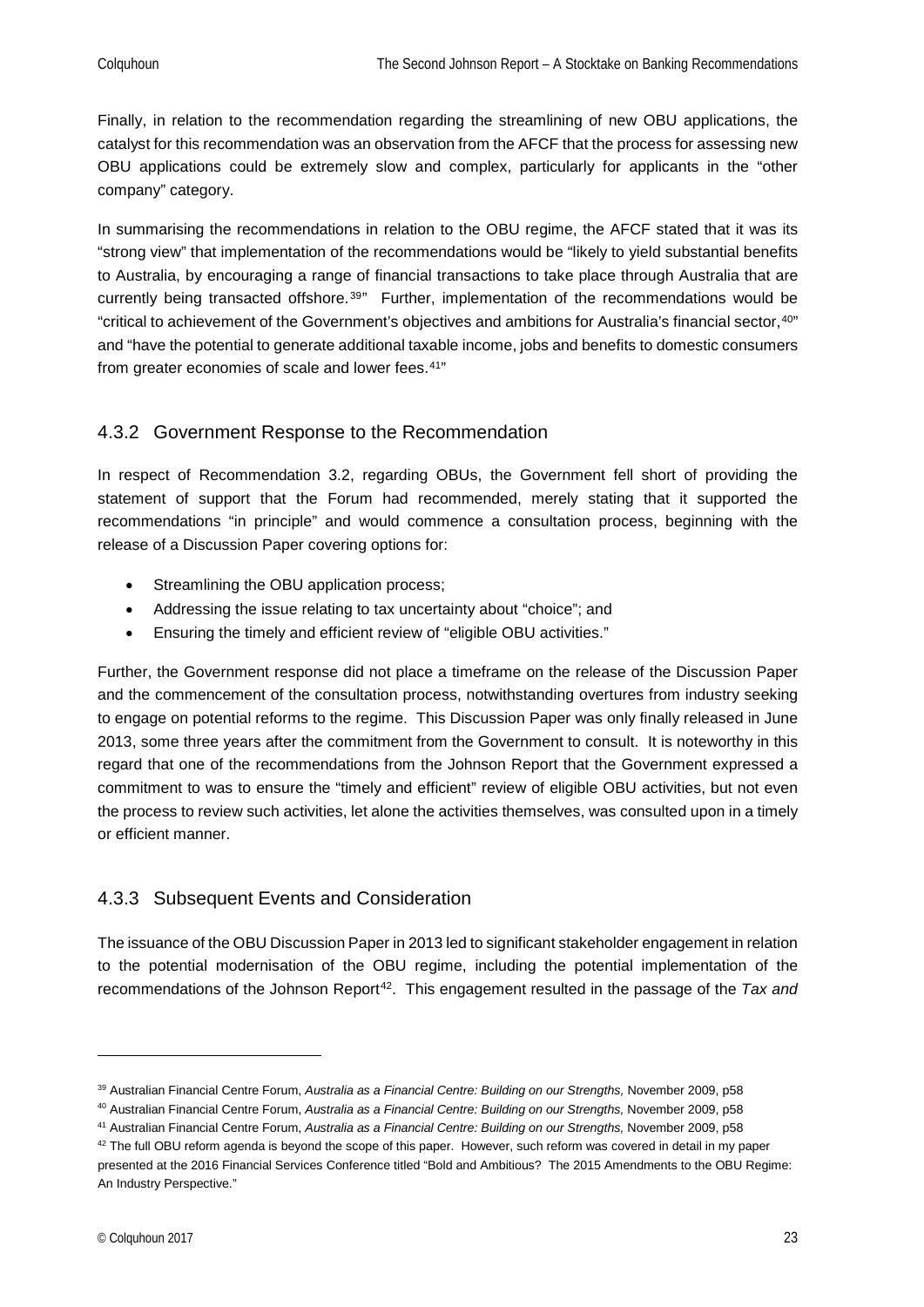*Superannuation Laws Amendment (2015 Measures No. 1) Bill 2015* that included reforms to the OBU regime.

In terms of the four individual recommendations of the Johnson Report, only one has clearly been implemented, namely the recommendation in relation to resolving the tax uncertainty about "choice."

With regards to the list of eligible OB activities, while it is true that a number of amendments in the 2015 legislation were in relation to eligible OB activities, all but one of these merely clarified the ambit of existing activities or addressed a technical issue in relation to the parameters of the activity. The exception was the inclusion of leasing as an eligible OB activity, on the basis, as set out in the accompanying Explanatory Memorandum, that:

"(t)he addition of leasing activities is intended to give greater flexibility to OBUs in recognition of the fact that many leasing arrangements have similar commercial features to existing OB activities, such as lending.[43"](#page-23-0)

Moreover, the 2015 amendments did nothing in terms of streamlining the process for updating the activities eligible to be conducted by an OBU. The "laundry-list" of eligible activities is still contained within Division 9A of the ITAA 1936. Further, regarding the aspect of the recommendation that the Regulations would be made on advice from the proposed "Financial Centre Task Force," this task force was wound up prior to any consideration of potential expansion of eligible-OB activities. Hence, the body recommended by the Johnson Report as potentially providing the rigour to ensure that the list of eligible OB activities is up to date itself no longer exists.

Absent a formal consultation process initiated by Treasury, there is not a clear mechanism for industry to escalate necessary amendments to the list of eligible activities, meaning that there is little opportunity for industry to engage to ensure that the review of eligible OBU activities is "timely and efficient." Further, the consistent requests from industry that the eligibility of activities to be conducted by an OBU be determined on a more principles basis have fallen on deaf ears. As such, in the intervening period between the issuance of the Johnson Report and the now, the only change to the process to determining the activities eligible to be conducted by an OBU is the inclusion of a new class of activities of leasing.

The recommendation in respect of the application process has also not been the subject of any reform, although the recommendation has also not been the subject of industry engagement or dialogue with Treasury.

Finally, the recommendation to provide a statement of support for the OBU regime is also, in the writer's view, outstanding. And, in the writer's view, this recommendation is the most important in terms of ensuring that the OBU regime delivers on its policy objectives.

Given the three year delay between committing to consultation on implementation of the Johnson OBU recommendations to the release of such the OBU Discussion Paper, with a change of Government in the interim, potential OBU participants have every right to question commitment to the regime from both sides of politics. This lack of confidence is as much of a contributor to the under-utilisation of the OBU regime as the many structural flaws in the OBU framework. The lack of response also shapes the

<span id="page-23-0"></span><sup>43</sup> Explanatory Memorandum to the Tax and Superannuation Laws Amendment (2015 Measures No. 1) Bill 2015, paragraph 3.92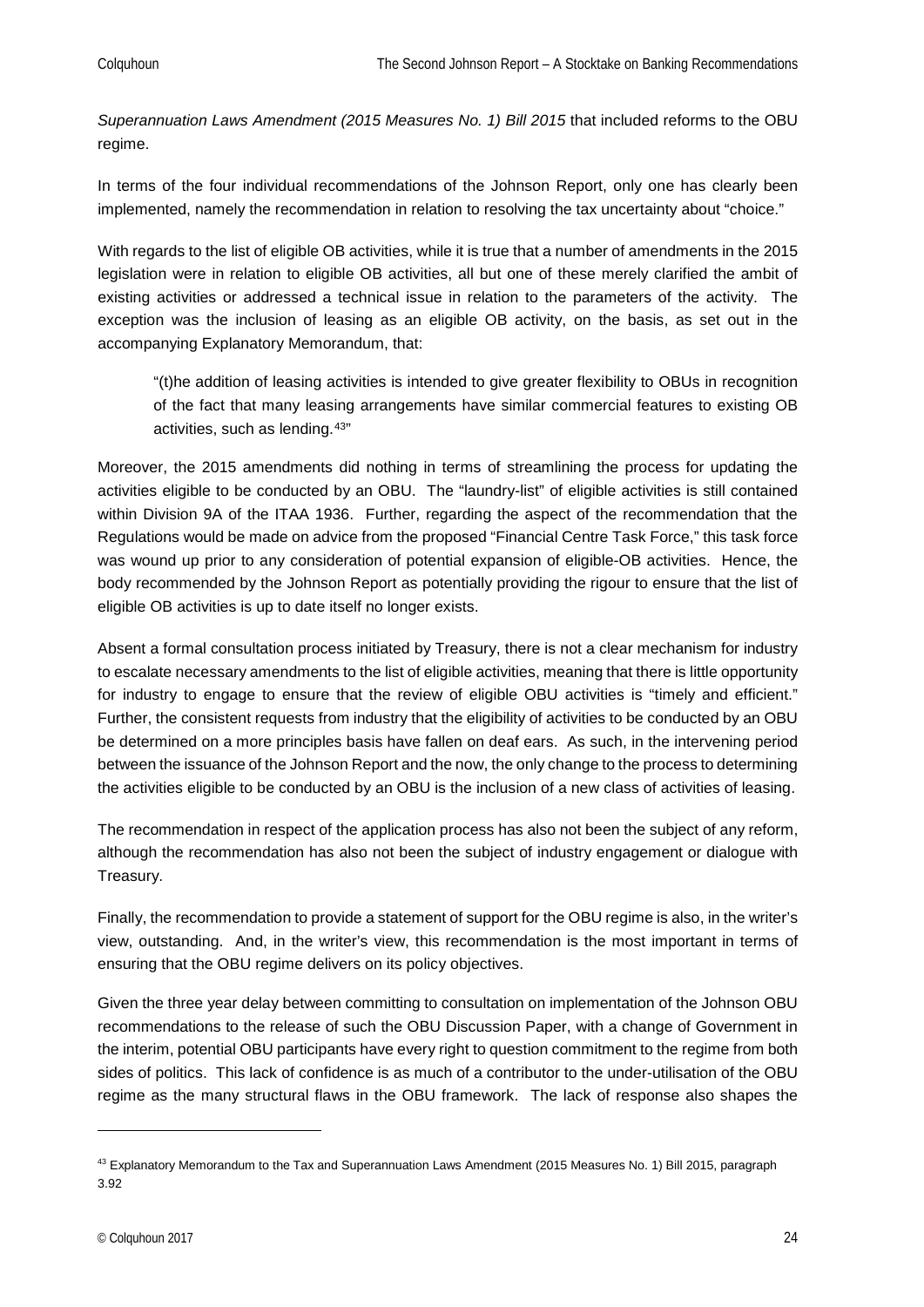consultation processes, with an apparent reluctance from Treasury to prioritise the commitment of resources to wholesale reform in the absence of a clearly articulated political imperative to do so. The writer believes that a public statement of commitment and support for the OBU regime from the Government, particularly if on a bipartisan basis, would provide the necessary impetus for continuation of the OBU reform project and also confidence that the regime will remain contemporaneous in light of financial and product innovation.

#### <span id="page-24-0"></span>4.3.4 Summary Comments

The legislative amendments to the OBU in 2015 are symptomatic of a Government looking at the Johnson recommendations as a "tick the box" exercise, as opposed to ensuring that the regime remains contemporaneous and competitive in light of financial product and market innovation. Generally, the amendments were positive and the Government should be commended for addressing the "choice" issue in a manner that is relatively clear. However in terms of the Johnson recommendations of a publicly articulated statement of support for the regime and the creation of a framework that would facilitate dialogue between the Government and industry to ensure that the regime remains current, both remain outstanding. In addition, there have been a number of proposals from industry that would ensure that the regime that the OBU regime did not languish behind similar regimes adopted by other financial centres in the region, and these have not been adopted.

### <span id="page-24-1"></span>4.4 Other Johnson Report Recommendations

The three Johnson Report recommendations considered above are the key recommendations seeking to improve the ability of access of Australian-based enterprises to offshore capital. There are other recommendations which, if implemented, would ensure that the policy settings that seek to promote Australia as a financial centre remain contemporaneous and competitive. These include:

- **Recommendation 3.8** As part of its six-monthly reports to Government, the Financial Centre Taskforce is to:
	- o monitor progress on the implementation of the tax recommendations of the Report that are accepted by Government and report on any specific concerns on the financial sector from their implementation;
	- o monitor changes in taxation legislation or administration in overseas financial centres with a view to identifying any measure which it considers worthy of closer examination for possible adoption in Australia; and
	- o make recommendations where it sees a case for review of existing tax legislation that may conflict with the objective of promoting Australia as a financial centre<sup>44</sup>;
- **Recommendation 6.1:** The Forum recommends that the Australian Government make a declaration of its intent to maintain and improve the openness, competitiveness and regional engagement of Australia's financial sector, including within the broader context of greater regional integration and cooperation.

<span id="page-24-2"></span><sup>44</sup> Australian Financial Centre Forum, *Australia as a Financial Centre: Building on our Strengths,* November 2009, p75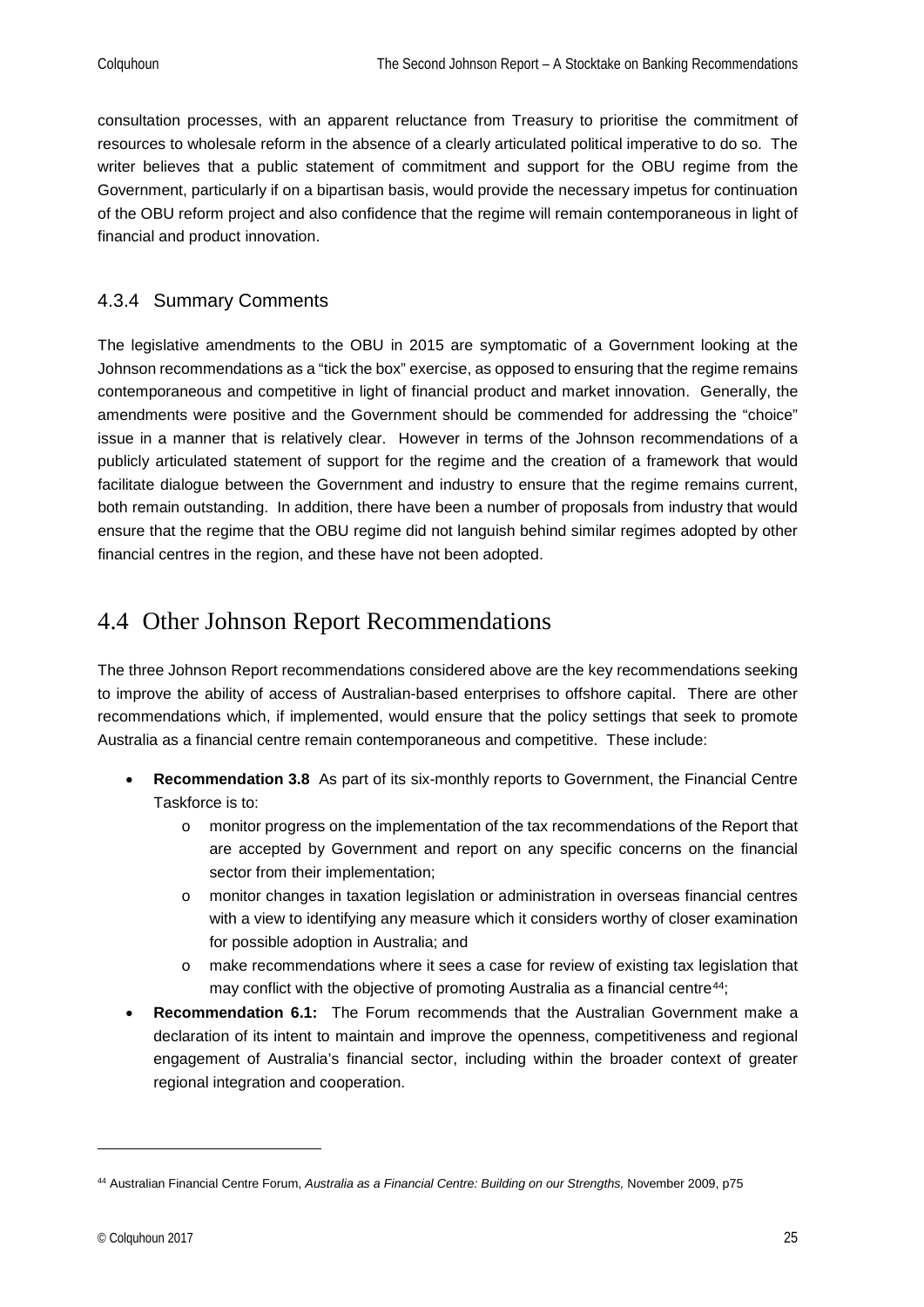• **Recommendation 6.3:** The Forum recommends the establishment of a Financial Centre Taskforce.

The Government response to these three recommendations was identical and is set out below:

"The Government has asked Mark Johnson to chair a Financial Centre Task Force (the Taskforce) of senior financial sector representatives to continue its work in promoting Australia as a financial centre for the region and facilitate industry input into the design of a range of proposals including the Asia Region Funds Passport, the Investment Manager Regime, and funds management vehicles.

The role of the Taskforce will cover three areas:

- Regional engagement and enhancing Australia's presence in Asia;
- Engagement with domestic industry on an informal basis; and
- Facilitation of industry input into the design of several of the key outputs that flow from the recommendations of the Johnson Report.

The Taskforce will be supported by a dedicated Secretariat."

As such, the appointment of the Financial Centre Taskforce may be objectively viewed as a key pillar in the Government's strategy to prosecute the implementation of the Johnson Report recommendations. As such, the fate of the Financial Centre Taskforce may be seen as symptomatic of the commitment to the recommendations of the Johnson Report.

So what of the Financial Centre Taskforce? In the words of it Chair, Mark Johnson, "(t)he Task Force was officially wound up in November 2013 but in effect ceased to operate well before that date due to lack of funding.[45](#page-25-0)"

<span id="page-25-0"></span><sup>45</sup> "Policy Formulation in Evolving Financial Markets," Mark Johnson, Submission to the Financial System Inquiry, p3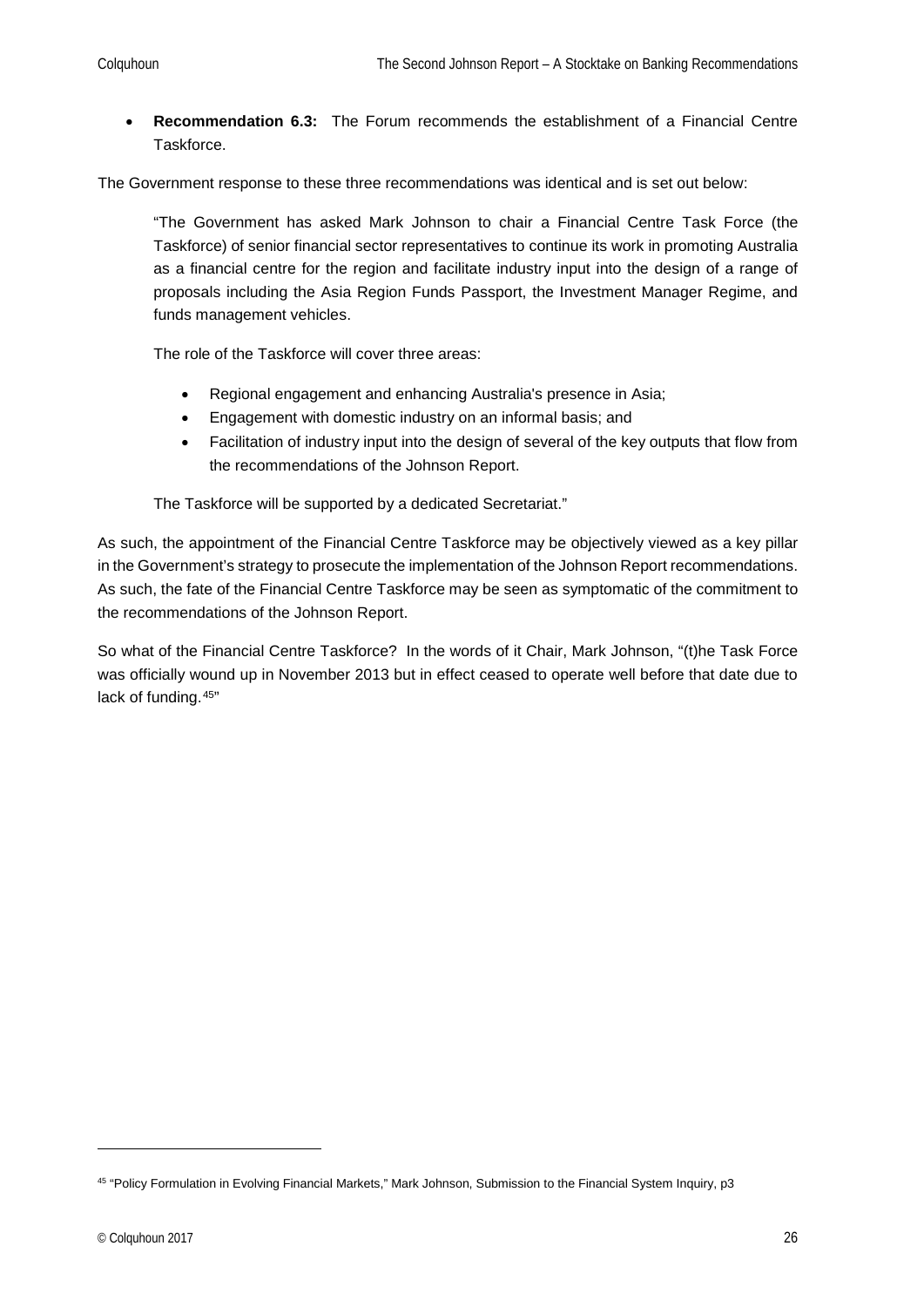## <span id="page-26-0"></span>**5 New Barriers**

The 2016 Second Johnson Report set out some new barriers that had arisen in the intervening seven years from the time of the issuance of the Johnson Report. These new barriers focussed on the challenges with the export of financial services, particularly in respect of funds management, and included, from a tax perspective:

- Withholding tax, particularly as it applies to distributions from collective investment vehicles such as Managed Investment Trusts, both in terms of amount and complexity; and
- Treatment of foreign exchange gains and losses within a collective investment vehicle; and
- Multi-currency class investment funds.

Similarly, a number of taxation barriers to the attraction of offshore mobile capital have arisen since the time that the Johnson Report was issued. These are set out below.

## <span id="page-26-1"></span>5.1 Interest Paid to/From Central Counterparties

As part of its commitment to the G20 derivative commitments, the Government directed market participants to move towards the clearing of OTC transactions, particularly standardised derivatives. That is, a key element of the OTC derivative reform is for derivative positions to be cleared and collateralised through an appropriately structured and regulated Central Counterparty (**CCP**).

An effect of the implementation of these reforms is that there is an increase in interest flows between market participants and CCPs, which may be located outside Australia. Such flows are generally subject to interest withholding tax, even in circumstances where the counterparties to the derivative transaction are both located in Australia or where the counterparty to the Australian participant is an unrelated financial institution located in a jurisdiction that has included an appropriate exemption from interest withholding tax. Accordingly, the implementation of Australia's G20 commitments gave rise to withholding tax for payments of interest from Australia to offshore which previously may not have arisen.

AFMA, the Financial Services Council and the Australian Banker's Association have provided a submission to Treasury which highlighted the potentially market distorting outcomes arising from the imposition of interest withholding tax on collateral posted against centrally cleared derivatives. It was noted in this submission that the market practice in relation to withholding tax is for the paying entity to "gross-up" for the withholding tax, thereby increasing costs for Australian participants. This increased cost would alter pricing of the derivative in a manner so as to render Australian participants as uncompetitive, especially in relation to global transactions. This would affect Australia's ability to be a centre for such transactions and also cause a reduction in government revenue in terms of the profit generated in Australia on such transactions. In making this submission, it was noted that other principal centres for OTC derivative trading, such as the United States, the United Kingdom, Hong Kong and Singapore do not impose withholding tax on interest on collateral posted against derivative positions, rendering Australia as an outlier.

The submission proposed a short legislative amendment whereby interest paid to or from a regulated CCP would be exempt from interest withholding tax. To date, no response has been received from Government.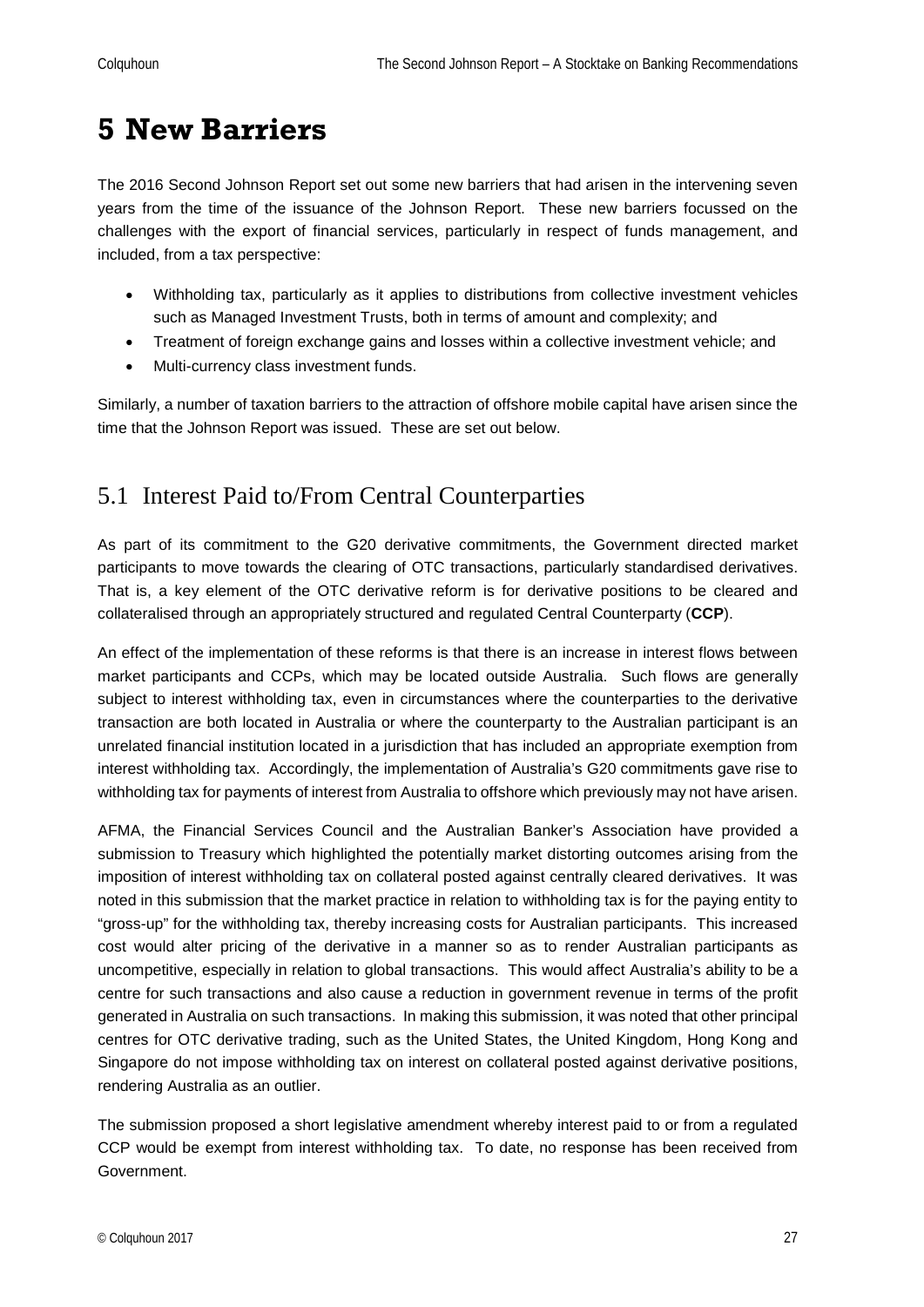The issue is one of sufficient gravitas to threaten any aspirations Australia has as a financial centre, and also the competitiveness and profitability of Australia participants. This was noted by the FSI Panel, who stated:

"Australia's IWT regime also applies to derivative transactions. Under G20 commitments, certain standardised over-the-counter derivatives need to be collateralised and cleared through a regulated central counterparty (CCP). In Australia, outbound interest payments on collateralised positions may be subject to IWT (flows from Australian participants to offshore CCPs, or flows from Australian CCPs to offshore participants). This may increase costs for Australian participants and adversely affect liquidity in Australian derivative markets.<sup>[46"](#page-27-1)</sup>

## <span id="page-27-0"></span>5.2 Non-Deductibility of Central Costs and the FSE approach

In the section above in relation to the LIBOR Cap, it was noted that the recommendation to abolish the LIBOR Cap was housed within the Board of Taxation Review into the Tax Arrangements Applying to Permanent Establishments. The primary issue considered by this review was to consider advantages and disadvantages of Australia adopting the functionally separate enterprise (**FSE**) approach to the determination of profits attributable to a permanent establishment. As noted by the Board, there are two different approaches that may be used to determine the profits attributable to a permanent establishment, generally under Article 7 or the relevant Double Taxation Treaty or under the domestic law, namely:

- The relevant business activity (**RBA**) approach, whereby the profits of the enterprise, that is the profits arising from third party dealings, are allocated to the relevant permanent establishments that participated in the business that gave rise to the profits; and
- The FSE approach, whereby the permanent establishment is considered to be distinct from the rest of the enterprise and able to transact with the enterprise as if it were a separate legal entity<sup>47</sup>.

In 2010, the OECD approved a new Article 7 (Business Profits) and related commentary that authorised a new approach to determining the profits attributable to a permanent establishment, one that hypothesises the permanent establishment as a separate enterprise from the enterprise of which it is a part (i.e. adoption of the FSE approach). Australia has, however, not adopted this approach and the attribution of profits to permanent establishments and continues to allocate actual income and expenses using a functional analysis.

A relevant example of the approach adopted in Australia is the lack of clarity around the deductibility of a proportionate allocation of centralised costs for banks operating in Australia at or through a permanent establishment. Where a bank seeks to centralise its liquidity requirements and hold a pool of highquality liquid assets in a central location, as required by the prudential regulator of the home country, then seeks to allocate the costs associated with holding this pool of assets (with such costs generally being the difference between the cost of funding to acquire the assets and the returns payable by the assets) on an arm's length basis, then the Australian permanent establishment may be denied a

<span id="page-27-1"></span><sup>46</sup> Financial System Inquiry – Final Report," November 2014, pp279

<span id="page-27-2"></span><sup>47</sup> Board of Taxation "Taxation Arrangements Applying to Permanent Establishments," p2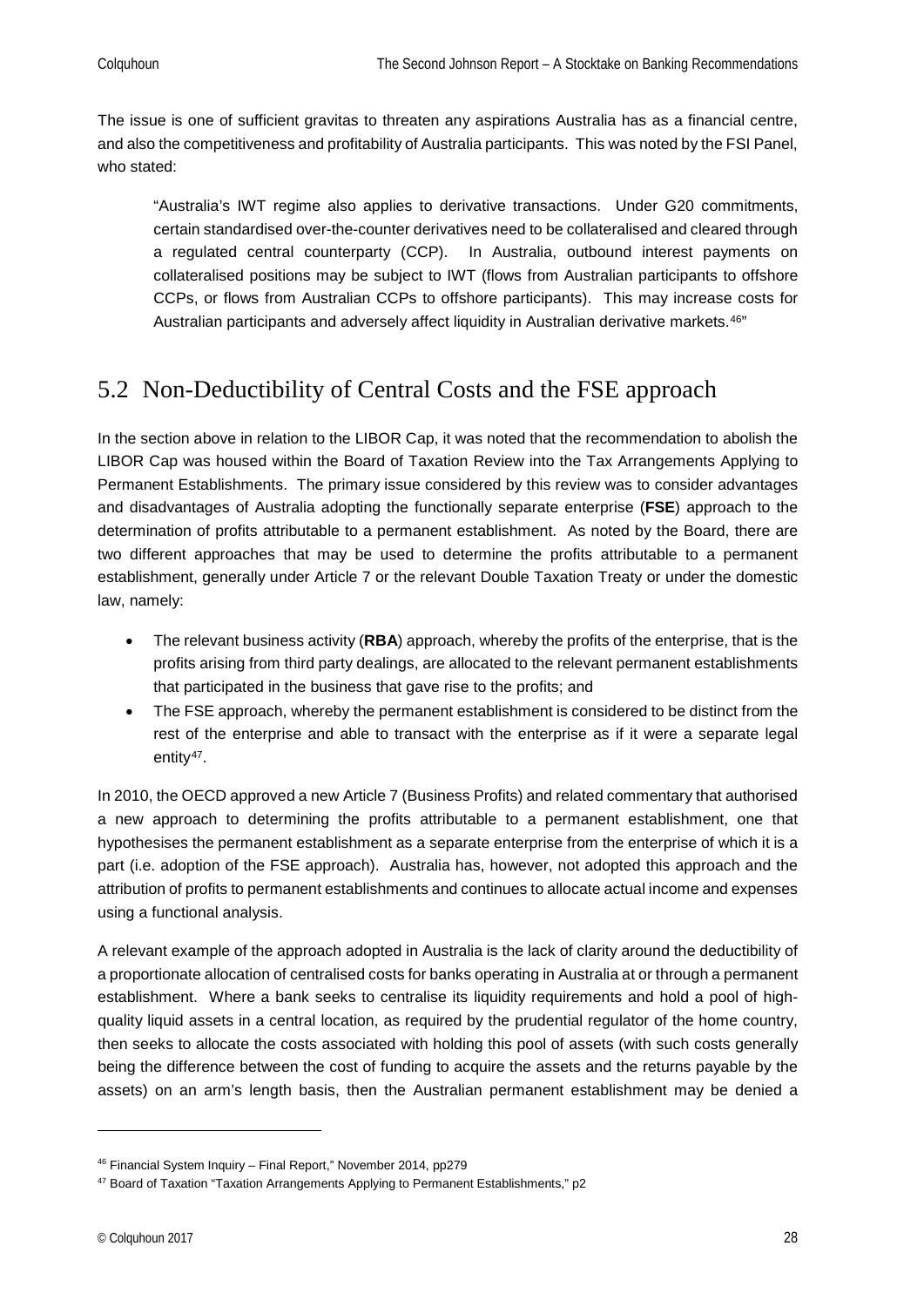deduction for the amount charged.<sup>48</sup> The basis for the denial is that the branch may not have "incurred" any expense given that the charge is intra-entity. This gives rise to double taxation, where the home jurisdiction also does not allow a deduction for costs that are properly referable to the Australian branch.

The Board's review highlighted many advantages, and some disadvantages, arising from Australia looking to adopt the FSE approach in Australia, although many of the disadvantages were noted by the Board as arising outside of the banking industry and being in the nature of enhanced compliance costs for small and medium enterprises. As such, the Board canvassed the possibility to "adopt the FSE for financial institutions. This could be done through modernisation of the *Income Tax Assessment Act 1936* which would include its extension to Australian financial institutions and increasing the scope of the provision to cover financial arrangements.<sup>[49"](#page-28-1)</sup>

In making this observation, the Board noted that:

"to the extent that some of Australia's top two-way trading partners also adopt the use of the FSE approach in practice for the purpose of allocating profits to [permanent establishments], it (being the adoption of the FSE approach in a banking context) would assist the goal of Australia being a financial centre as it would be consistent with that practice."

Of the jurisdictions that have lodged a reservation against the adoption of the FSE approach in Article 7 of the model treaty only one, namely New Zealand, is a top 10 two-way trading partner with Australia<sup>[50](#page-28-2)[51](#page-28-3)</sup>.

Unfortunately for Australia's aspirations as a financial centre, the Government is yet to release any comment in relation to the Board's review. Hence, at a macro level, inconsistency of approach in terms of the determination of profits attributable to a permanent establishment stymies the extent to which Australia may become a financial centre. This is particularly the case where the application of the current approach results in potential double taxation in respect of regulatory costs, such as costs associated with adhering to liquidity requirements.

<span id="page-28-0"></span><sup>48</sup> Refer ATO ID 2012/92. "Deduction: interest expense to fund general reserve liquid assets."

<span id="page-28-1"></span><sup>49</sup> Board of Taxation "Taxation Arrangements Applying to Permanent Establishments," p3

<span id="page-28-2"></span><sup>&</sup>lt;sup>50</sup> Australia's top 10 two-way trading partners are: China, Japan, the United States, Korea, Singapore, New Zealand, the United Kingdom, Malaysia, Thailand and Germany. Refer http://dfat.gov.au/trade/resources/trade-at-aglance/pages/default.aspx

<span id="page-28-3"></span><sup>&</sup>lt;sup>51</sup> The jurisdictions that have lodged a reservation against the FSE approach in Article 7 of model Treaty are: New Zealand, Chile, Greece, Mexico, Turkey and Portugal. Refer "Commentaries on the Articles of the Model Tax Convention," OECD, p153.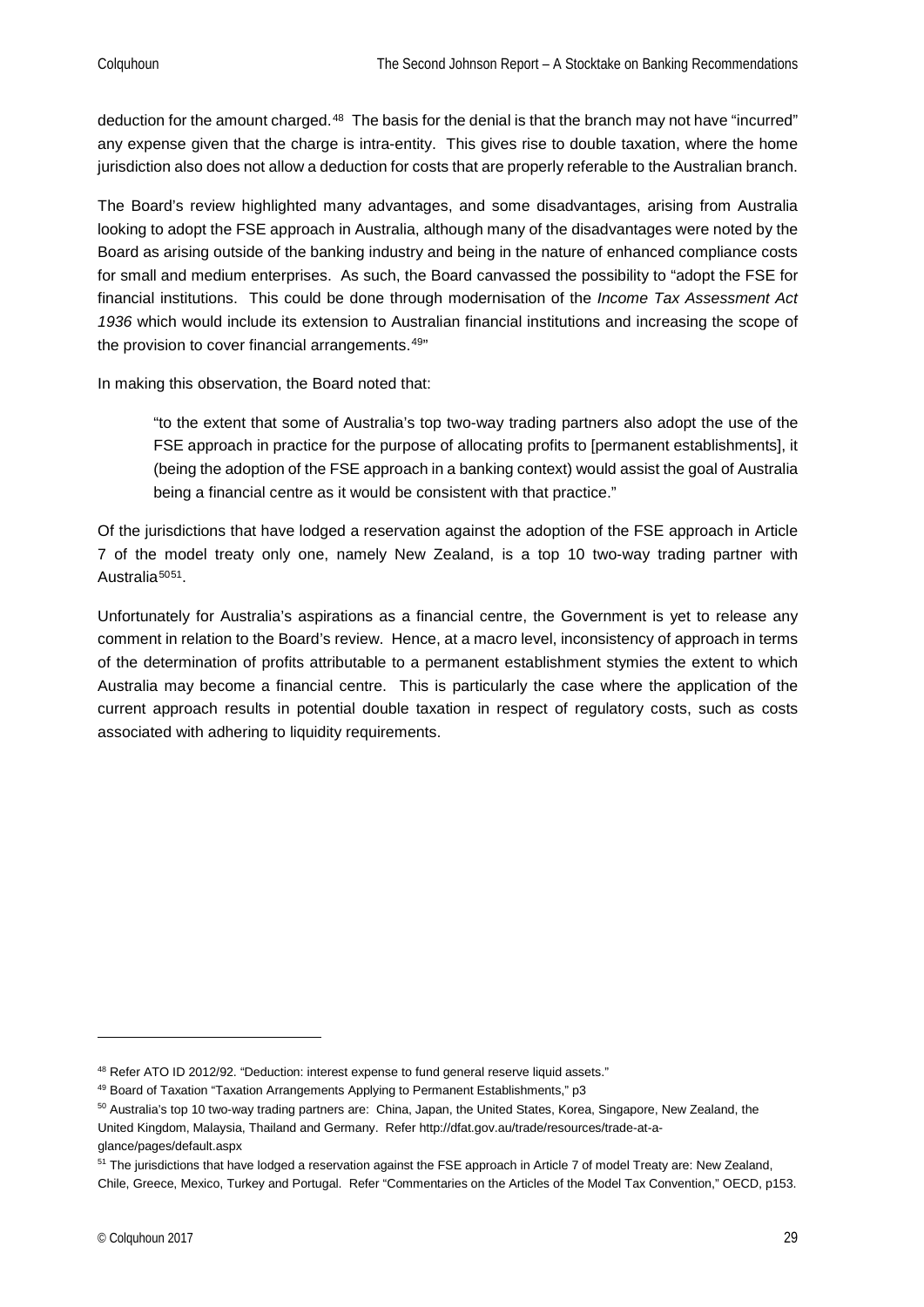## <span id="page-29-0"></span>**6 Concluding Comments**

The Johnson Report outlines an integrated package of recommendations designed to promote Australia as a financial centre. The motivations for the recommendations, namely to promote the export of financial services and to enhance the competitiveness of local business, have been agreed by both sides of government and remain as relevant today as they were in 2009. It is somewhat of a surprise, therefore, that progress of implementation of the recommendations has been tediously slow. Even more surprising is the lack of clarity as to whether there is even conceptual support for some of the recommendations.

Granted, there has been some progress in terms of implementation, particularly to support the export of financial services. Such progress has immediate impact in enhancing Australia's position as a financial centre – our ranking in the Global Financial Centre Index is on an upward plane and investment by foreign fund managers into Australian trusts has doubled over the last five years.

Disappointingly, however, the progress on other recommendations has stalled, to the point where stakeholders are questioning commitment from government. This paper highlights three specific taxation recommendations that continue to be endorsed by a raft of government-initiated enquiries but in relation to which progress in terms of implementation has been limited at best.

Of equal concern has been the dismantling of the structure put in place to ensure connectivity between industry and government to identify future barriers and to ensure that the policy settings address such barriers in a manner that keeps Australia competitive. The world continues to evolve and the needs of users will adapt to such evolution. The absence of an effective bridge between such users and those that control Australia's policy settings is particularly concerning as new barriers emerge.

In terms of taking the issues raised, both in this paper and in the Financial Services Council's Second Johnson Report, the following should occur:

- The Government needs, as a matter of urgency, to issue a response to the Board of Taxation Review into the Tax Arrangements for Permanent Establishments. This would provide stakeholders, such as AFMA and its members, of the Government's perspectives both on the potential advantages of Australia adopting the functionally separate enterprise approach and also in terms of the recommended abolition of the LIBOR Cap;
- The Government should request the Board of Taxation to review the taxation observations made in the Final Report of the Financial System Inquiry. Given that the terms of reference for the FSI precluded recommendations on taxation matters, and the subsequent abandonment of the Tax White Paper process, without further consideration these observations will be in vain. The review should encompass the impacts of removing interest withholding tax for financial institutions and the Government needs to provide clarity as to its policy position on this issue;
- There ought to be a further review of the OBU regime, building on the 2015 amendments and those outstanding Johnson recommendations, but also highlighting additional issues and concerns that have arisen in the intervening period; and
- The Financial Centre Taskforce, or a body of similar standing and authority, needs to be reinvigorated. This could be done through an industry body such as AFMA providing the secretariat and other support and bringing the key industry stakeholders together.